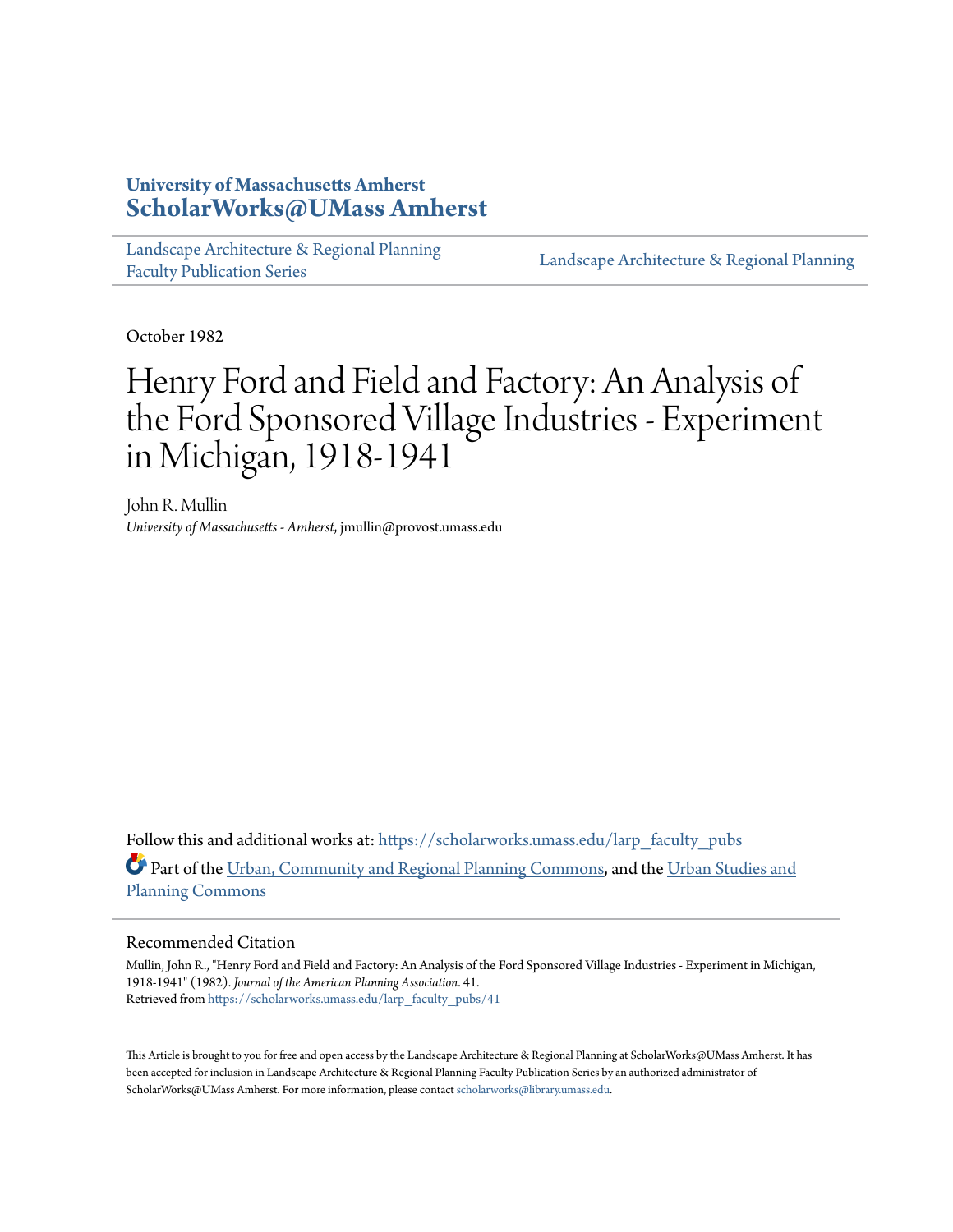### **Henry Ford and Field and Factory: An Analysis of the Ford Sponsored Village Industries - Experiment in Michigan, 1918-1941**

#### John Robert Mullin

Between 1916 and 1941, Henry Ford embarked on an effort to decentralize the production facilities of the ford Motor Company. One component of this effort was an experiment in which he located seventeen small factories, called Village Industries, in rural areas throughout southeastern Michigan. These factories were designed to utilize water power in the production of sub-assembly parts for Ford's main assembly plants and were intended to provide jobs for rural residents. Ford endeavored to develop a sense of "field and factory" in these plants by training rural workers in the latest technological advances, allowing them release time to farm their fields, and paying them "city" wages. The Ford experiment is important for, despite a significant body of literature calling for the decentralization of industry during this period, there were few efforts that were comprehensively implemented, few which included rural areas, and even fewer that were totally financed by the private sector.

#### **The Village Industries Idea**

Henry Ford, beginning in 1918, saw that most major American industries were moving toward national and international markets. He anticipated that there would be fewer companies in each sector of industry than in the past and that these companies would be larger and organized along the lines of vertical trusts. He also foresaw increased competition among the survivors. This meant that industry would have to be extremely cost conscious and would have to move closer to markets, away from areas of high land prices, and to areas of expanding labor pools. With these thoughts in mind, he began a series of maneuvers to decentralize Ford Motor Company activities away from Dearborn and Detroit, Michigan. His plan called for the development of assembly plants in six regions across the nation, three medium size manufacturing plants located in the Detroit Metropolitan Area, four lumber mills in northern Michigan, and seventeen small manufacturing plants located on the outer edge of the Detroit metropolitan area. These last were labeled "Village Industries" by Ford and were to be located primarily in rural areas and small villages in Michigan. $<sup>1</sup>$ </sup>

 Throughout this decentralization effort, Ford followed a philosophy of relative economic pragmatism that was, on the whole, similar to that of other leading industrialists. His main assembly plants were located in urban areas where labor and supplies were readily available. His sub-assembly manufacturing plants near Detroit were close enough to the Highland and Rouge Plants for vertical integration to occur. His lumber mills were located in forest lands that were both plentiful and relatively close to the Ford centers of production.

 It is the Village Industries component of Ford's decentralization efforts that separated him from other leading industrialists of the period. Beginning in 1916, Ford had become increasingly concerned over the polarization between rural life and agricultural production on one side, and urban life and industrial production on the other. $<sup>2</sup>$ </sup> He also noted that both rural and urban workers had extensive periods of underproductivity.<sup>3</sup> After pondering this problem, he determined that there was no legitimate economic or social reason for this polarization and that efforts should be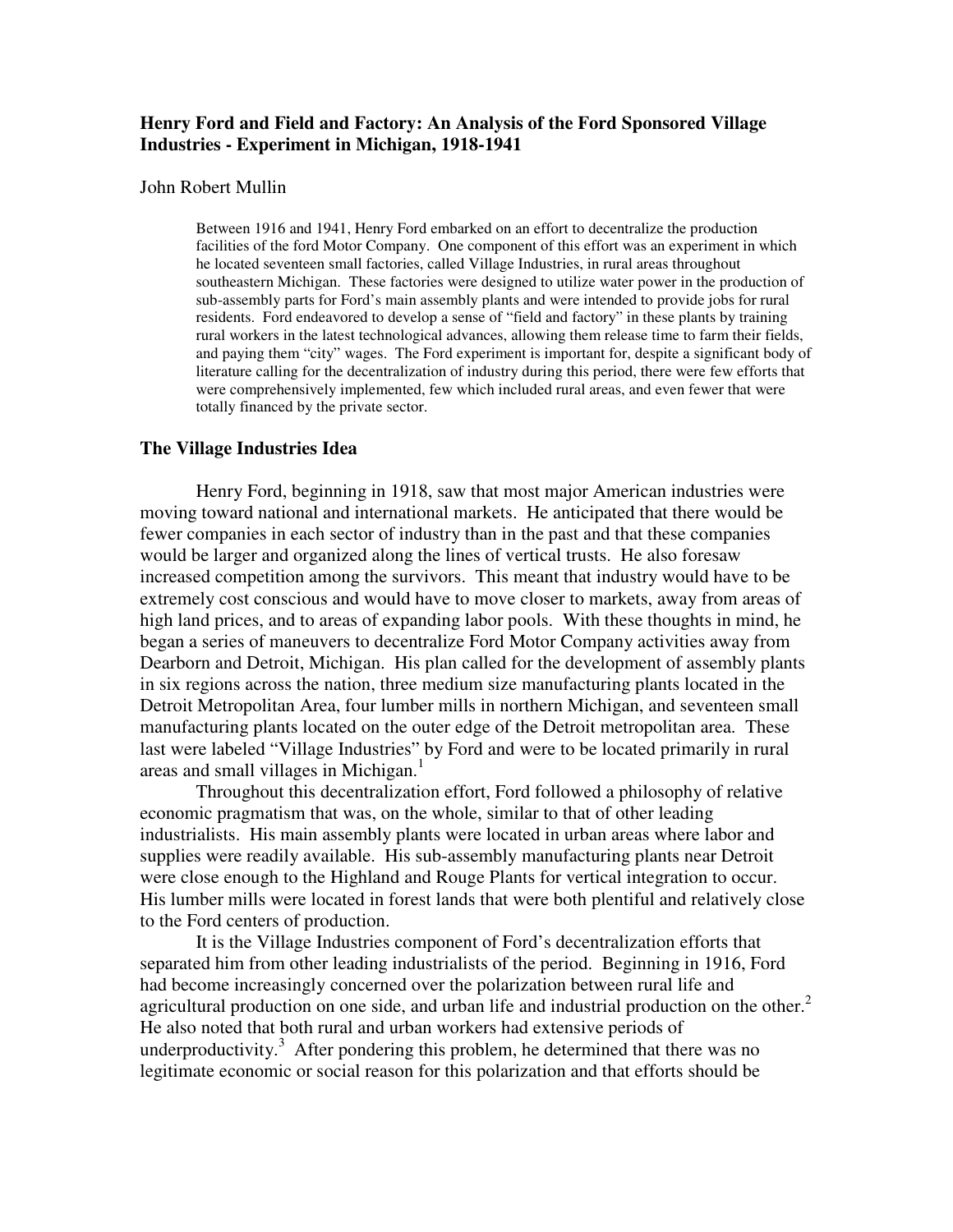undertaken to unite rural communities with the technology and industrial production that was commonly found in cities.<sup>4</sup>

#### **Guiding principles**

 Ford's idea was tested in 1918 and became part of an informal program in 1921. He never established a formal series of published principles that were to guide the development of the Village Industries. However, from his writings and those of his spokesmen, it is possible to construct a set of principles that were critical to their development. These are noted below.

 First, and most basic, Ford wanted to create an environment in which technology, modern production, and agriculture could coexist.<sup>5</sup> Thus, the Village Industries factories had to be located in areas where farm land was plentiful. This meant that both suburban and urbanizing areas were to be excluded. It did not mean, however, that his workers had to own their own land. Rather, it meant only that there had to be sufficient land available for them to farm if they so desired.

 Second, each factory would have to make maximum use of nearby rivers for energy purposes. Henry Ford was concerned about the high cost of energy and intrigued about methods of harnessing water power for his factories. He saw the dams that powered the nineteenth century mills of America as having great replication in the twentieth century. In fact, at the start of the Village Industries Program, Ford insisted that all plants rely solely on hydropower for their energy needs.<sup>6</sup>

 Third, the factories had to be located close enough to the main assembly plants to ensure that their products could be transported cheaply and efficiently. Thus, the Village Industries factories had to be located within easy commuting distance of the Rouge and Highland Park Plants and the products of the factories had to be small and light enough to be shipped efficiently. Sub-assembly items such as valves, horns, regulators, switches, taps, and gauges fit this requirement.<sup>7</sup>

 Fourth, the first jobs in the new industries were to be made available to unemployed residents of the rural areas. $8$  Ford was concerned about adding new residents to these communities without contributing to the employment needs of the current residents. At the same time, fully realizing that the Ford Motor Company paid "top wages", he did not want to "steal" workers from well functioning plants and businesses. Thus by focusing on unemployed residents, he felt that the factories would not be disruptive to the existing micro-economic climates.

 Finally, the Village Industries factories were to be an integral part of the Ford Motor Company's production system. They were to build sub-assemblies that were to be used in Ford products and that met efficiency, cost control, quality control, and time control standards.

 Over time, these principles were modified as local conditions and Ford Motor Company priorities changed. However, the basic intent of the principles was at least initially applied in each of the Village Industries projects.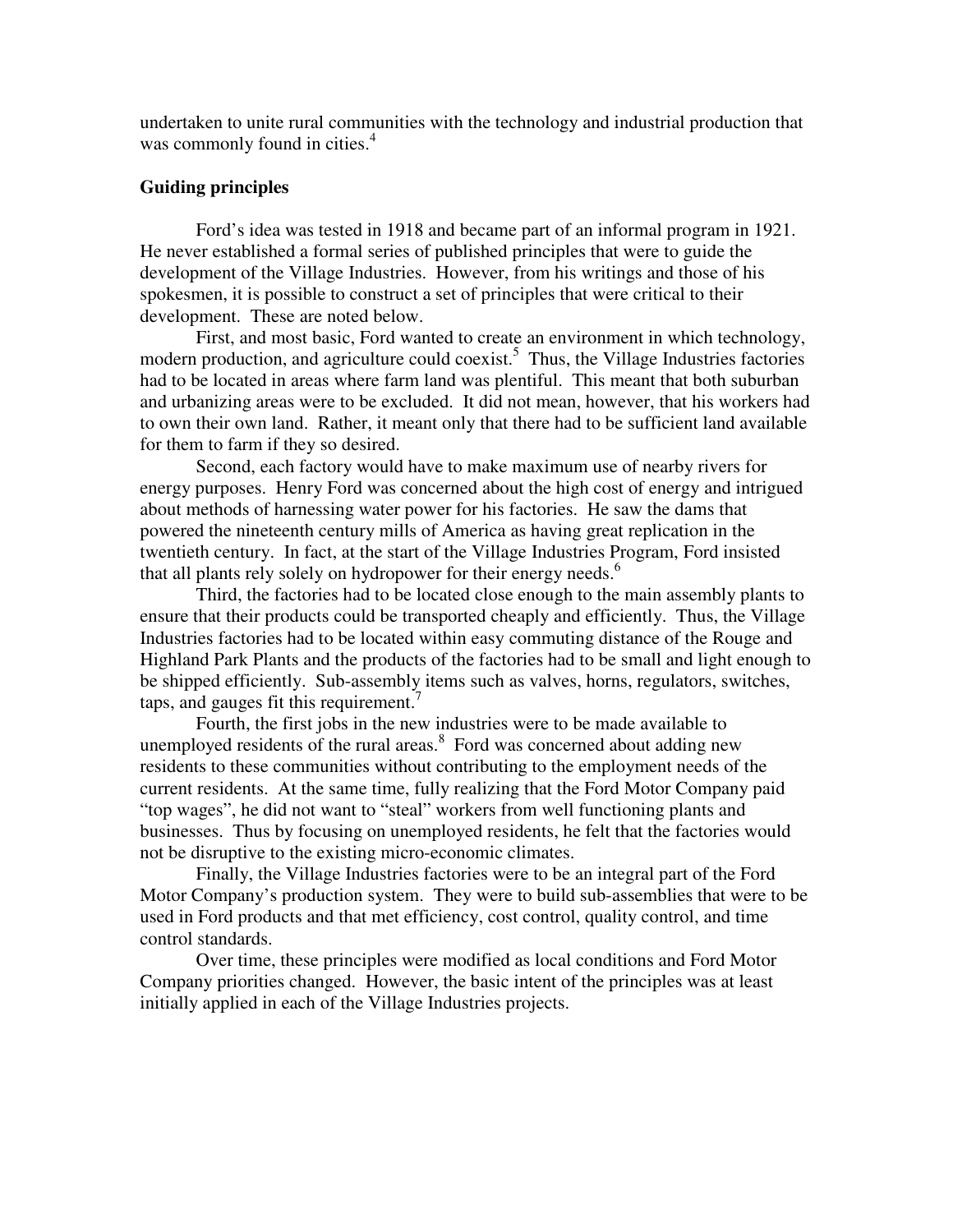#### **The Experiments**

Ford first experimented with his concept in the village of Nankin Mills in 1918.<sup>9</sup> The company purchased an old gristmill located on the Rouge River, rehabilitated the mill building, and revitalized the dam to generate the power needed to run the plant. The interior of the old mill was totally gutted and turned into a modern factory. The plant employed twelve men (who worked small farms during off work or down times) on each of two shifts.<sup>10</sup> These workers manufactured screws, which were easily transported to the Highland Park Plant, approximately twelve miles away. The Rouge River at this point was little more than an intermittent stream. Thus, the Ford Motor Company had to rebuild the dam and provide a new headrace, sluiceway, water catchment area, and power generating equipment.

 The Nankin Mills equipment, while not actually part of the Village Industries Program, set the tone for the decentralized village factories that followed.<sup>11</sup> For example, Ford had a strong desire to locate his factories in abandoned or underutilized old mill sites.<sup>12</sup> In many instances he actually revitalized the old mills, while in others he simply utilized the site and revitalized the dams nearby. Also, most of his plants were located adjacent to streams where hydropower could be used. The resultant lakes created by these ponds were landscaped and made available for recreation purposes. Finally, the majority of employees were rural residents who worked their own farms or garden plots (often provided by Ford) after working hours.

 Ford never developed a formal plan. David Lewis, Professor of Business History at the University of Michigan, in correspondence with the author, stated that such a decision would have been highly uncharacteristic of Mr. Ford's style of management.<sup>13</sup> In fact, he often acted impulsively in deciding where the plants should be located. Anne O'Hare McCormick, writing in the *New York Times Magazine*, summarized Ford's decision making as follows:

He sees the world sadly out of plumb, and because he moves by instinct he is trying to work out not by formulation but on the ground what he calls a sample of a better scheme. He began on the farm and he knows something real is to be found there.<sup>14</sup>

There is little historical documentation to indicate what factors Ford examined before he selected his sites. However, in response to a woman requesting that he consider building a small factory on the Walkill River, near Walden, New York, he wrote that the following information was important: a description of the site; the speed, width, depth, and ownership of the stream; the distance from the site to major railroads, highways, cities, and towns; and finally, the cost of purchase.<sup>15</sup>

 Between 1918 and 1936, Village Industries were built on the Rouge, Raisin, and Huron Rivers. In the early years (1918-1925), emphasis was placed on sites near the Rouge River. In addition to Nankin Mills, plants were placed at Northville (1921), Phoenix (1922), Plymouth (1923), and Waterford (1925). The Northville plant represented the first project of what came to be called the Village Industries Program. All of these plants used hydropower to some degree, while three were built on the sites of old mills.<sup>16</sup>

 Unlike the Rouge River factories, the first two plants developed on the Huron River were quite large. The sites were in Flat Rock and Ypsilanti. Built in the early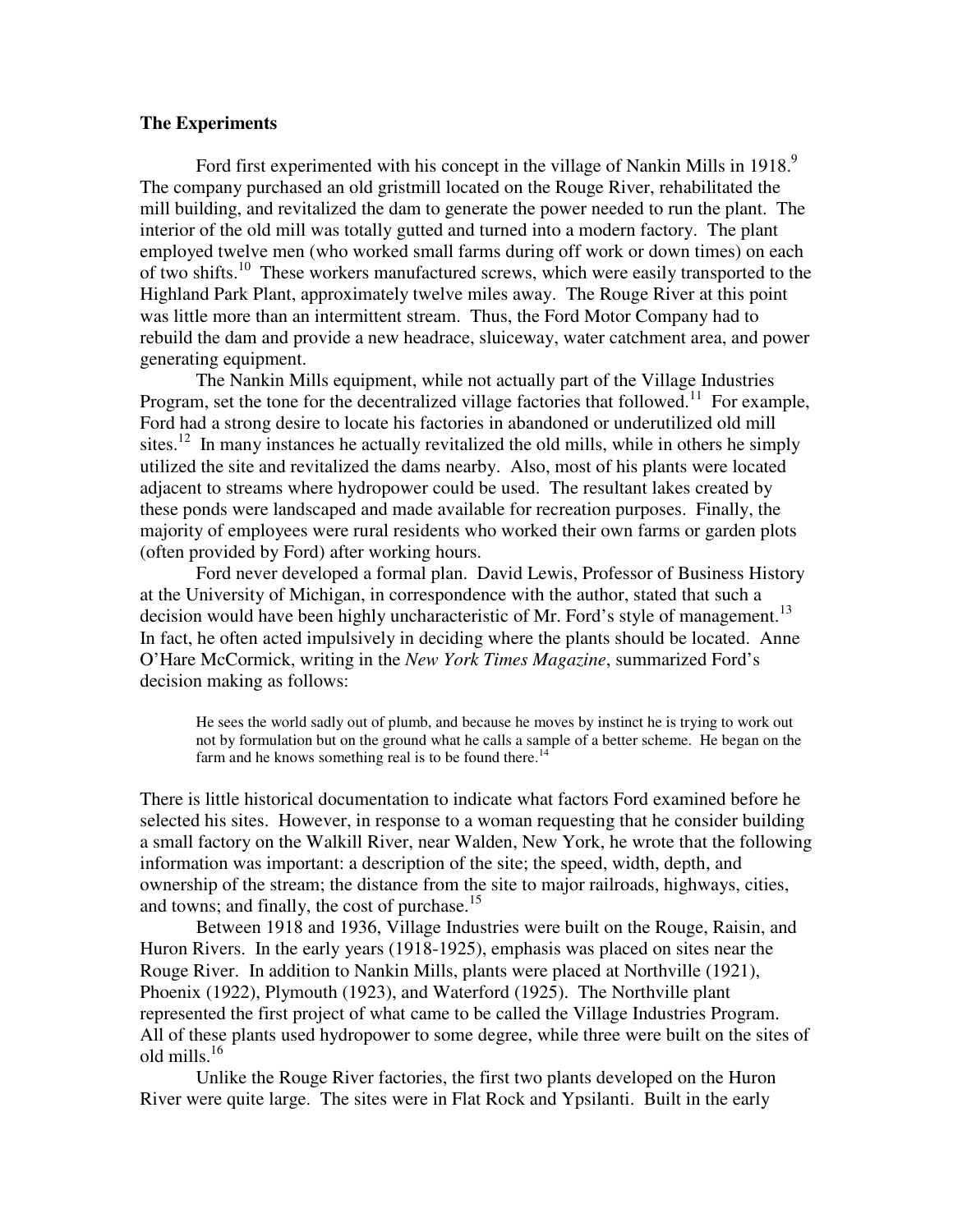1930s, they reflect hybrid characteristics, combining traits of the huge Rouge Plant complex and the newer village sites. By 1935, each plant housed hundreds of workers and relied heavily on water power taken from the powerful Rawsonville Dam located well away from the factory sites. Yet, Flat Rock was a village of 1,231 people in 1935. In addition, over 4,000 acres of Ford-owned farm land were close by the Ypsilanti site.<sup>17</sup> Ironically, Ford Motor Company officials themselves could not decide whether or not these were truly Village Industries.<sup>18</sup>

 After 1935, Henry Ford moved more vigorously in implementing his Village Industries concept across Michigan. Another plant on the Rouge River was built at Newburg (1936). On the Raisin River, plants were located at Tecumseh (1935), Dundee (1937), Brooklyn (1937), Sharon Hollow (1939), and Manchester (1941).<sup>19</sup> These plants were small, employing eighty men at most, and were located in villages with populations of two thousand people or less. Sharon Hollow, for example, had a population of twentyfive people in 1939. $^{20}$ 

 The plant at Tecumseh deserves particular mention for it represented a major bridge between agriculture and technology. Ford saw the soybean as a wonder crop. He financed extensive scientific research efforts to make the crop useful both as a food and as a basic component in manufacturing (i.e., Ford used soybeans in the manufacturing of plastic parts for his automobiles). To this end, he built several plants that were designed to collect, clean, and process soybeans. The Hayden Mill at Tecumseh represented his first effort.

 Finally, plants were built on the Huron River at Milford (1938-1939) and Willow Run (1940-1941), and on the Saline River at Saline (1938) and Milan (1938).<sup>21</sup> The two plants on the Saline, like the Tecumseh plant, were built for soybean processing. The Milford plant illustrates the degree to which Ford followed his "local hire" policy. All but three of the three hundred employees lived within five minutes of the plant. Further, the Milan factory employed 10 percent of the community's two thousand residents.<sup>22</sup>

 It is clear that the principles developed by Ford were, on the whole, implemented. Almost all the factories were located in small villages or towns; were located close to rivers and used hydropower for part of their energy; created sub-assembly components to be shipped to larger plants; and at least initially, employed a large number of farmers who lived within the vicinity of the village where the plant was located. Perhaps the largest separation between principle and reality occurred when several of the factories became quite large and out of scale with their surroundings. The Northville (300 employees), Ypsilanti (738 employees), Milford (350 employees), and Flat Rock (500 employees) factories all had large facilities that did not fit the initial concept.<sup>23</sup> The Michigan sites were considered as simply the beginning of a major Village Industries decentralization effort. The *New York Tribune* reported that the concept was intended to be exported to England and other countries.<sup>24</sup> An article in the *American Machinist* (April 27, 1937) stated that the Ford Motor Company was planning fifty additional sites in Michigan alone.<sup>25</sup>

 In 1938, Ford executive Ernest G. Liebold developed a list of 212 potential Village Industries sites across the country.<sup>26</sup> Further, it appeared that wherever Henry Ford visited, there were rumors that a new Village Industry would be developed. An editorial in the *Elyria (Ohio) Telegram* summarized Ford's impact as follows: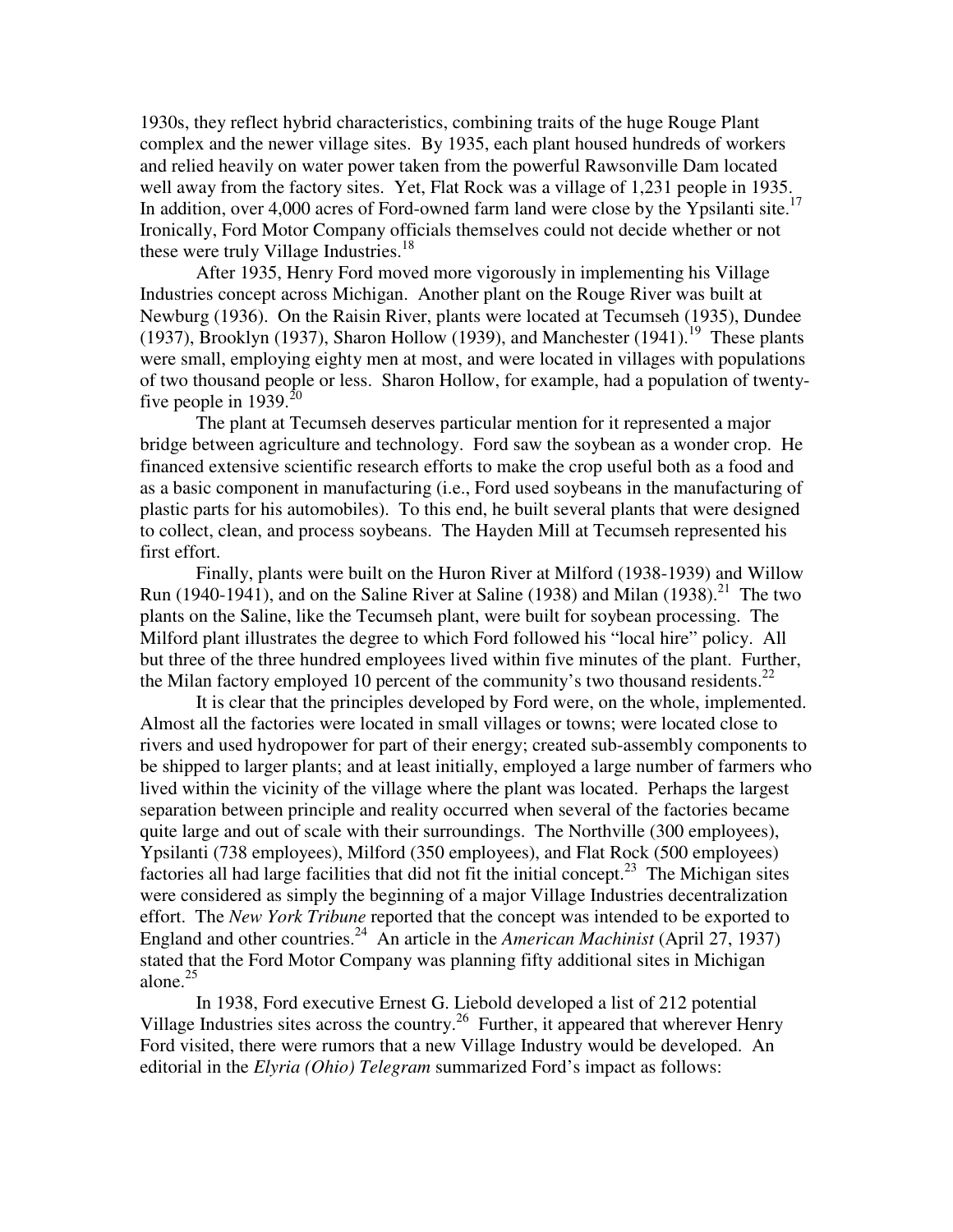Let Ford visit any place and immediately a story flashed over the wires that he is visiting that locality looking over sites … For the past few years there have been more communities in the country which were supposed to be under the watchful eye of Henry Ford to upbuild and advance their interests than could comfortably be counted on both hands several times.<sup>2</sup>

This idea was also reported with some exaggeration in a page one article in the *New York Times*: "Henry Ford plans to build a factory on every water power site he can obtain in Michigan".<sup>28</sup> Ford was highly interested in being able to purchase potential sites across the state without having to deal with speculation minded or recalcitrant site owners. He petitioned the Michigan State Legislature to pass a bill that would allow him, working through the State of Michigan Public Utilities Commission, to expropriate up to 25 percent of the land adjacent to dam sites for his factories. It was passed.<sup>29</sup>

#### **Impacts**

#### Community Impacts

 The impact of the plants on the local communities was generally positive. Certainly the most beneficial feature of the factories built in the 1930s was that the Ford Motor Company was expanding its Village Industries and creating new jobs in the midst of the Depression. These jobs were in many instances the only non-farming employment opportunities in the smaller communities. For example, in Dundee, Ford rehabilitated a mill that was the last of a nineteenth century complex of eleven industries. The impact on the village of Brooklyn was perhaps the most positive. The Ford Motor Company hired eighty villagers for its new factory in 1939 at the minimum wage of \$6.00 per day. This contributed substantially to a decrease of families on the village welfare roles from 75 percent to less than 5 percent.<sup>30</sup> As W.J. Cameron wrote: "In more than one instance during the Depression Years the establishment of a little Ford industry has been the economic salvation of the town".<sup>31</sup>

 Ford attracted several types of people to the plants. The first group was the locally unemployed. To them, the coming of the Village Industry was a virtual economic life saver. The second group was made up of underemployed farmers. With many lean years occurring in the 1920s and 1930s, the opportunity to continue farming had great appeal. The *Christian Science Monitor* noted the appeal as being "country life at city pay".<sup>32</sup> The final group consisted of urban residents who wanted to "return to the land". Ford, while somewhat supportive of their intentions, wanted to attract local workers first. Thus, he made it more difficult for the exurbanites by requiring them to establish residency before becoming eligible for employment.<sup>33</sup>

 The plants, on the whole, were designed to fit within the context of the villages without inducing large-scale change. There was no intention of creating an economic boom, developing a loud statement that a new life was at hand, or introducing a new work ethic to the residents. Henry Ford also made it clear that he was not building model villages, utopian schemes, or paternalistic company towns.<sup>34</sup> There were no comprehensive attempts to gain political control of the villages, to build company housing for the workers, to provide company stores, or to encourage rural electrification or water systems, and there was no effort to organize farmers to cooperatively buy supplies or sell produce. When a village obtained a new facility as a result of the location of the factory, it was largely due to the fact, with few exceptions, that the Ford Motor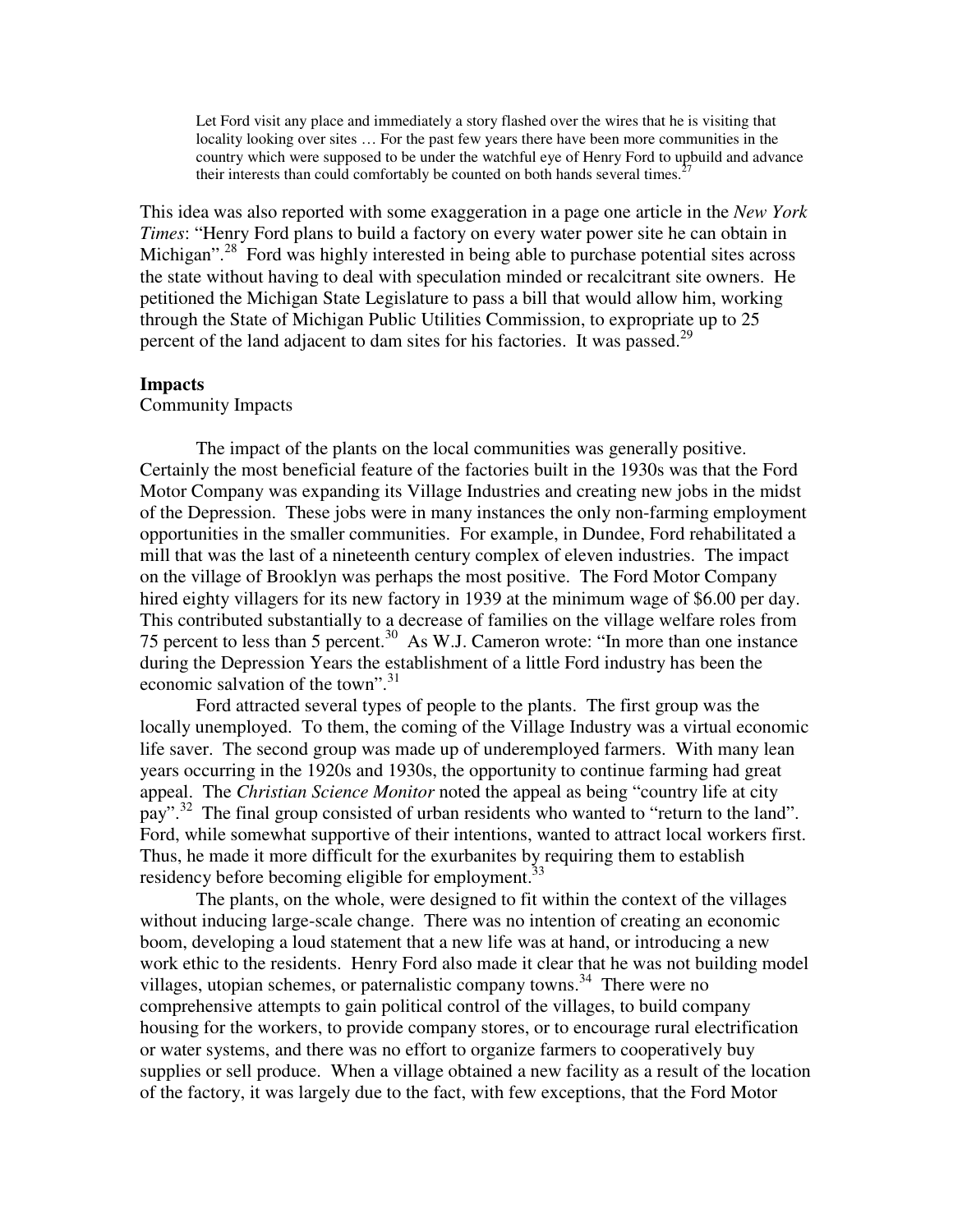Company needed the facility for its production or image. Henry Ford was quite clear about his perceptions of improving the local quality of life at the expense of his company: "Social benefits are merely the by-product of efficient business management".<sup>35</sup>

 As well, great care was taken such that village – company relations would not become strained. For example, Ford Motor Company officials realized that the siting of their plants had the potential to raise the cost of local land, goods, and wages. The merchants of Northville were particularly concerned with this issue. Indeed, their concern in retrospect, appears to be highly justifiable. The arrival of an automobile plant, regardless of how small, expanded markets and created new jobs for local suppliers and merchants. Predictably, cheap farm labor would be attracted to the plants thus creating a labor problem on the farms, while property values and property tax payments would be increased. Ford attempted to address this issue by stating that he would hire the unemployed first so that local employers would not lose their workers. Also, he adopted a policy that stipulated that no villager would be hired unless he had six months residency in the community. This tended to decrease the flow of new residents to the villages and to slow down the rate of increase in property values. Over time both policies were relaxed. In addition, he developed a program of decentralized purchasing that allowed local merchants to gain a share of the Ford Motor Company business. Fortune Magazine reported that in 1933, the Ford Motor Company was purchasing supplies from 5,300 sources.<sup>36</sup> This figure represented an increase of approximately 3,000 sources in three years.<sup>37</sup> Data on direct purchases from rural areas or the Village Industries communities is scarce. However, in 1935, fifteen rural suppliers with 302 employees sold one million dollars in goods to the company.<sup>38</sup> In sum, to quote Henry Ford himself, "We have never put a plant anywhere without increasing the purchasing power of the community nor without increasing our own sales in the community".<sup>39</sup>

 The Ford Motor Company provided many services to the towns and villages in which it located, although almost always with its own interests in mind. For example, in Nankin Mills the company furnished free electricity and water. At Flat Rock, the company built a bridge for the Detroit, Toledo, and Irontown Railroad (owned by Ford) and a road for the public. The company also paid most of the cost of a one-million gallon capacity reservoir (used by the Ford factory). In Milford, Ford undertook a "beautification program" that included the removal of unsightly homes and a junkyard (near the Ford factory). In several instances Ford directed that local landmarks be restored. For example, the Nankin Mill (Nankin Mills), the Dubuar Mill (Northville), the Schuyler Mill (Saline), and the Hayden Mill (Tecumseh) were all either abandoned, dilapidated, or decayed prior to Ford's arrival. Ford restored and modernized the structures such that they again became symbols of community pride. In other instances he built modern plants that were in careful harmony with the environment. Such was the case with the Bauhaus-influenced low-slung structure which replaced the old mill at Northville (1937) and the Art Deco-influenced structure at Milford. In both cases, the siting of such structures in these "backwater" areas, particularly during the Depression, resulted in a significant uplifting of community spirit.

 The second key feature was that Ford developed schools in most of the Village Industries communities. These were normally one-room schools where students from grades one through twelve were taught a strong curriculum of practical knowledge. Ford, known for his famous phrase "history is bunk" did not see much merit in learning merely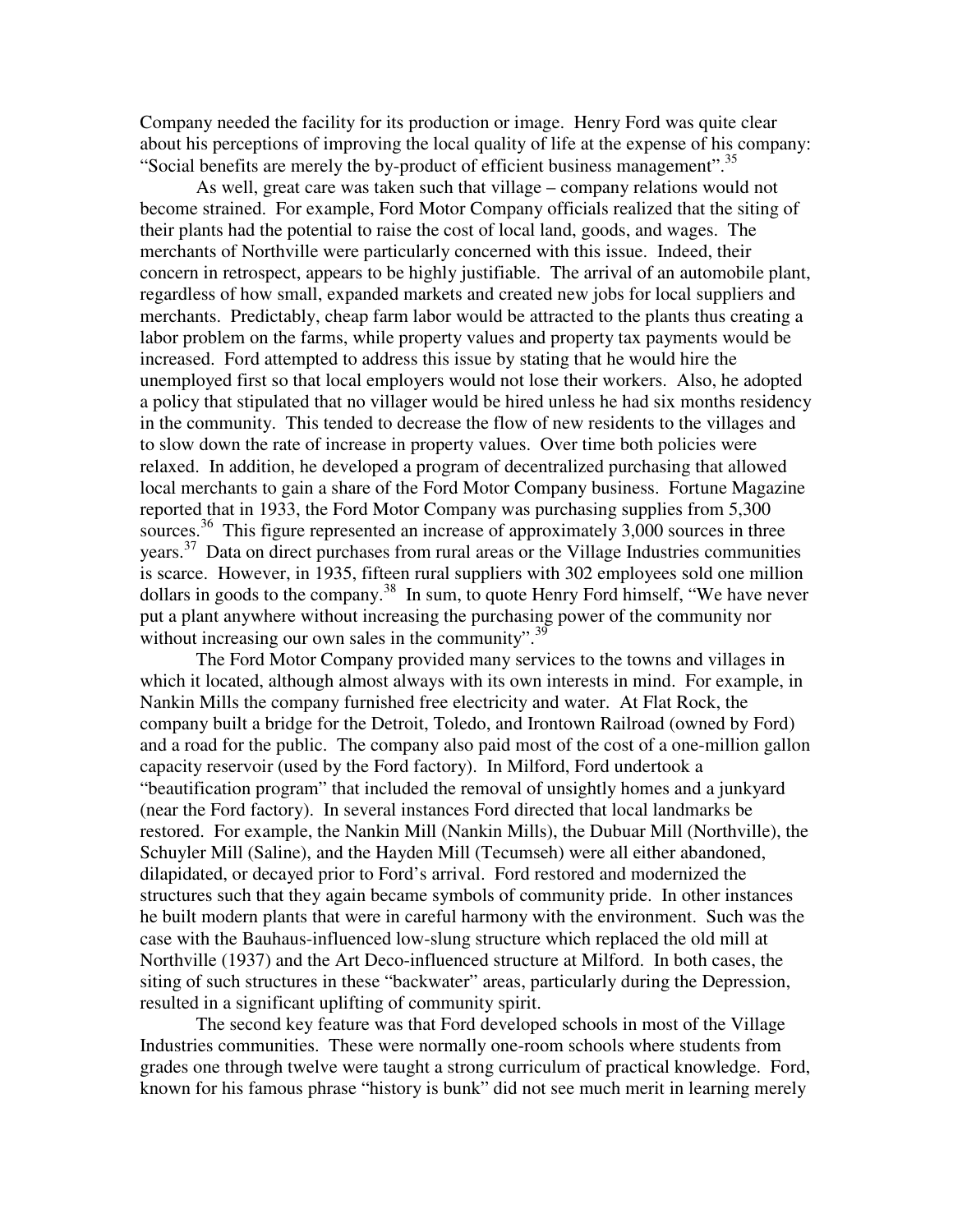for the sake of learning. He urged that the curriculum emphasize vocational knowledge, leadership training, and technology.<sup>40</sup>

 Ford's views of the interface between village and factory can best be summed up by a question put to him by Drew Pearson in 1924: "Do you intend to build any model towns in conjunction with your village factories …?" Ford's response: "No, I am against that sort of thing. I believe that if people want to get things done they can do them themselves. Cooperate with them, but don't hamper them."<sup>41</sup>

#### **The Impact on the Ford Motor Company**

 During the War Years (1941-1945), three additional factories were built at Hayden Mills, Cherry Hill, and Clarkston. The Hayden Mills Project was particularly unique in that it was sparked by Ford's interest in the Dynamic Kernals Project – a religiously inspired method of growing and reaping wheat in a "record breaking" manner.<sup>42</sup> It was to be Ford's last unique venture with the Village Industries.

 Several reasons may be offered for the ending of the effort, including Ford's age (he was eighty years old when he participated in the last Village Industries Project), the fact that a new management team had taken over the Ford Motor Company in 1946, and that the Village Industries Program was never an official activity of the Ford Motor Company operations staff. $43$  Indeed, the program was often referred to as one of Henry Ford's hobbies.<sup>44</sup> This last point can be clearly understood when one realizes that both the archives of the Ford Motor Company (one of the most complete corporate record centers in the United States) and the Henry Ford Museum in Dearborn have virtually no primary material on the Village Industries.<sup>45</sup> They were truly a personal project of Mr. Ford's.

 There were also problems concerning the productivity of the industries. Henry Ford stated that it was critical that his Village Industries use maximum water power and that the workers be given maximum release time to work in the fields. These two policies often did not coincide with the needs of the larger Ford company production system. Two key factors bear this out. First, it is a dictum of industry that production needs determine spatial requirements. Ford, in the case of the Village Industries, took the opposite view; that the size of the plant and the energy capacity of the river determined the product to be developed. If the dam on a site could only generate fifteen horsepower, then that would determine how many people would work at the site and what could be produced at that plant. In fact, Ford regularly employed a standard equating one unit of horsepower with one worker.<sup>46</sup> Second, production needs and available water power did not always coincide. Ford maintained that this was not a problem because, when water power was not available, his workers could work at their farms.<sup>47</sup> Unfortunately, low water did not always coincide with the growing season. Perhaps more important, low water power meant that production schedules could not be met. Over time, many of the sites with low water problems were allowed to use supplemental power generators.<sup>48</sup> Also, the number of farmers released for field work declined over time.<sup>4</sup>

 Thus, it is clear that the sites were not developed purely for production reasons. In fact, with Ford's insistence that water be the primary power source, one could state that the plants were built as a message that the Village Industries concept could work, and only secondly as a key element of the Ford Company's production system.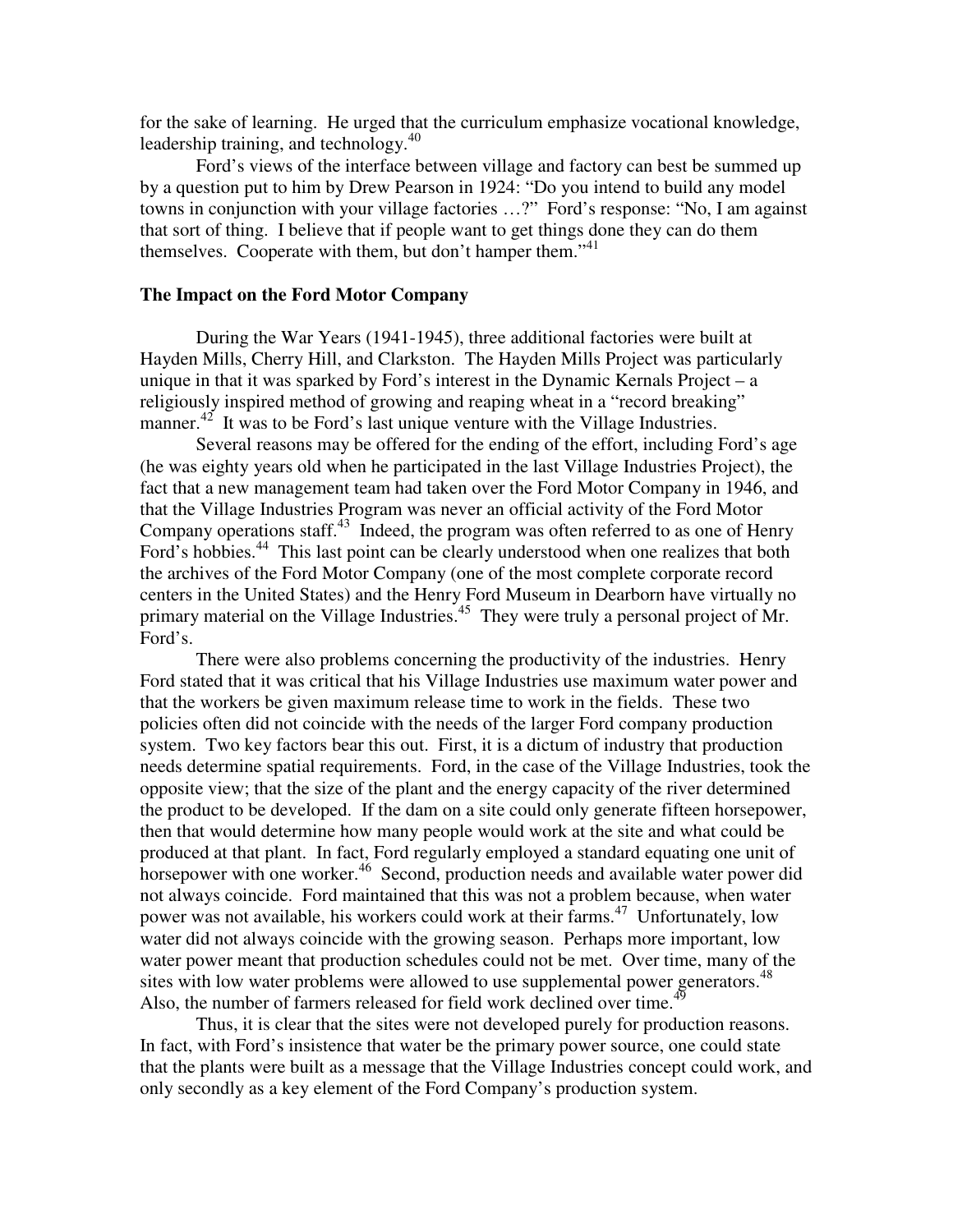Whether the Village Industries program ever made a profit for the Ford Motor Company is not clear. In fact, it is impossible to obtain any data on the cost effectiveness of the program because records dealing with the efficiency of the program were not kept. To quote Nevins and Hill: "Nobody had any financial authority over the Village Industries which Ford operated for personal satisfaction. We can only guess at their gains and losses."<sup>50</sup> Henry Ford did keep partial records on production output and production costs (which were regularly released to the press) but no efforts were made to assess the relative economic cost and benefits of developing decentralized Village Industries as opposed to housing the operations in larger plants. David Lewis stated that Ford did not even count what he spent on the factories.<sup>51</sup>

### **The Impact beyond the Communities and the Ford Motor Company**

 The Ford concept was not replicated by any other large scale business in the United States. However, officials from the governments of Germany, France, and even the United States were influenced by the concept. In Germany's East Prussia, a land-rich but underpopulated section of that nation, the government saw the concept as a means of attracting industry and people to the area. The factory was to serve as the focal point of the village, with housing in close proximity and lands for farming purposes on the fringe. The governor of East Prussia, Gauleiter Erich Koch, was a strong advocate of industrial decentralization and saw much merit in the Nazi Settlements Office's plan to de urbanize the nation. $52$ 

 In France, Le Temps of Paris published an article stating that Marshal Petain had noted Ford's plans and was proposing to scatter small industrial sites throughout France as a means of minimizing the impact of possible enemy artillery and bombing attacks.<sup>53</sup>

 Finally, Harry Hopkins, Director of the Federal Emergency Relief Administration, saw the Ford approach as an effective measure to relieve the unemployment problems of urban poor. Hopkins went so far as to state that "It would be a good thing for America if large cities disappeared and their industries were scattered in a thousand small communities".<sup>54</sup> Also, Rexford Tugwell, Director of Roosevelt's Resettlement Administration, praised Ford's concept in general stating that it represented "Henry Ford at his best"<sup>55</sup>. The Ford approach was at least partially integrated into the new village program of Franklin Roosevelt's Farm Security Administration (FSA). For example, in 1936, the FSA developed the Village of Jersey Homesteads (now called Roosevelt). It included 1200 acres of woodland, 200 homes, a garment factory, and a 600 acre farm. The FSA rented the units primarily to New York City based garment workers who were expected to work nine months in the factory and three months in the field.<sup>56</sup> Unfortunately, the idea did not work, for there was little commitment to the farming enterprise and, as soon as the economy improved, workers went back year round to the factory. Other similar efforts of the federal government to mate field and factory met similar fates.<sup>57</sup>

#### **Ford as Communitarian Theorist**

 What prompted the development of Ford's Village Industries idea cannot be accurately determined. However, business historian David Lewis maintains that Ford's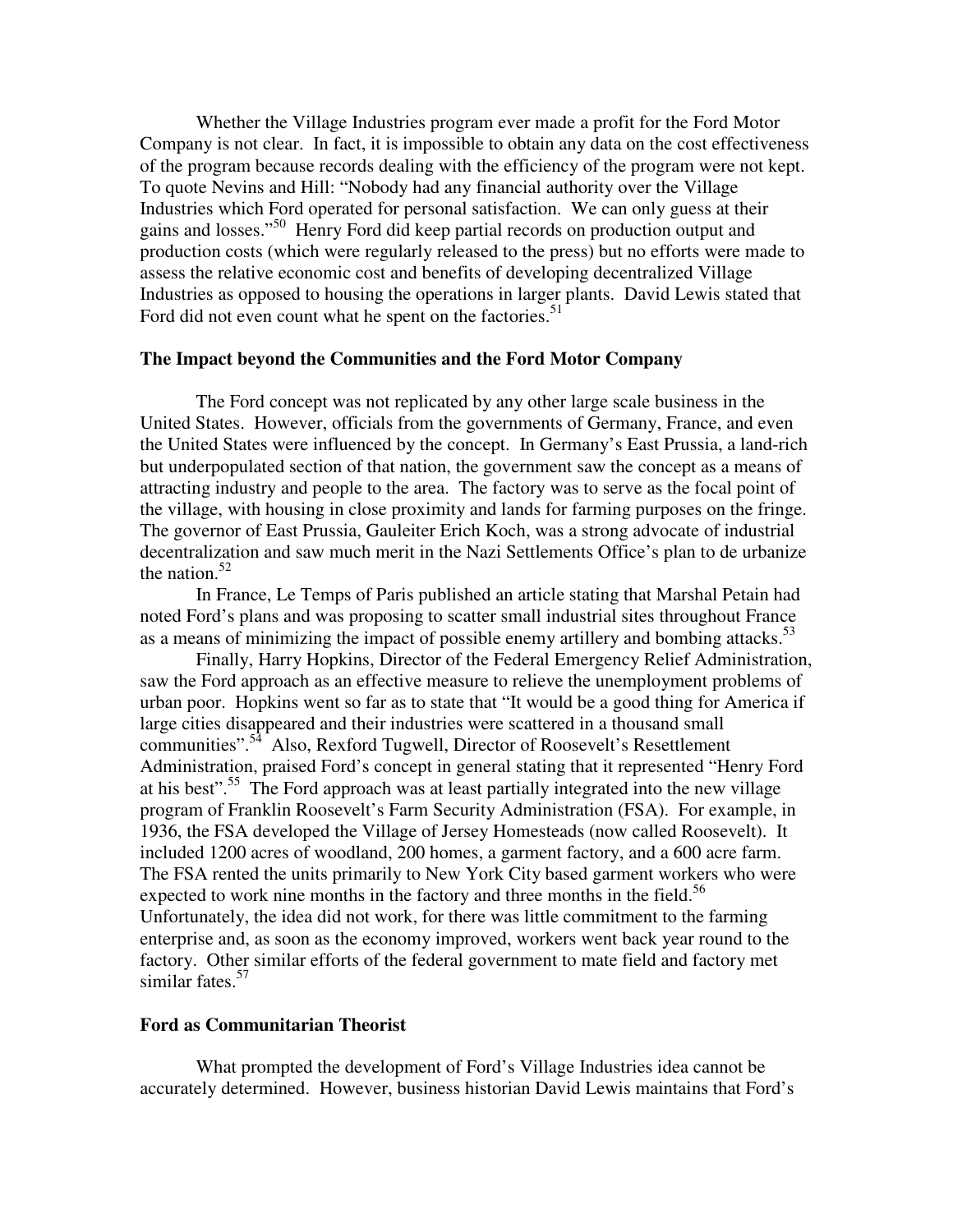good friend Thomas Edison probably provided a great deal of encouragement.<sup>58</sup> Historian Reynold Wik has written that Ford may have been influenced by the architect Edgar Chambless who wrote a polemic calling for the decentralization of cities and the creation of linear communities along major highways in the country.<sup>59</sup> Chambless described his concept as a "linear city through the country". His text, full of anti-urban rhetoric, suggests that cheaper land in the country would attract the firms, that urbanites would gain from a sense of nature, and that the evils of urban life would be eliminated.<sup>60</sup> The similarity between Ford's views and those of Chambless will be noted below. However, as with Edison, a direct tie cannot be ascertained.

#### **Ford and the City**

 It is clear that Henry Ford's motives were at least partially based upon a strong distaste for the city. At some times this feeling was expressed in purely economic terms while at others it simply reflected a feeling that such places were unfit habitats for American citizens. Concerning his sense of economic pragmatism, Ford regularly pointed out that the city was too costly a place to undertake business. It was a place of high land cost, inefficient infrastructural systems, radical worker behavior, and a lack of commitment to one's home and workplace. $61$  All of Ford's points were at least partially accurate, yet the argument that Ford put forth was not strong enough to cause him to reject the city as a place for production. In fact, while Ford was building his Village Industries, he was also expanding his urban plants. For example, his Rouge Plant located in Detroit housed, at maximum, over 103,000 workers. By the end of the 1920s, the Rouge Plant was the largest factory in the world.<sup>62</sup> Thus, in an economic sense, while Ford saw much that was wrong with the city, he did not reject it as a place for his operations. This point was often reinforced by Ford company writers who regularly commented that Ford's goal in decentralizing his factories was simply to improve efficiency.<sup>63</sup> They also pointed out that this could be accomplished through a synergistic relationship between the decentralized rural factories and the centrally located urban plants. Finally, Ford made the point that the city plants made possible the opportunity to create the Village Industries.

 Concerning Ford's personal views of the city as a place to live, his opinions were often expressed far less rationally than in his economic argument. His writings and those of his surrogates regularly portrayed the city as being transitory, soulless, artificial, pestiferous, and parasitic.<sup>64</sup> At times, his writings and those of his spokesmen even called for the abandonment of the city and the creation of new forms of community (i.e., "We shall solve the city problem by leaving the city").<sup>65</sup> Drew Pearson, following an interview with Henry Ford, summarized Ford's views without regard for accuracy, as follows: The big city is doomed. In the America of the future, there will be no New Yorks or Chicagos or other mammoth collections of skyscrapers and teeming tenements in which millions of people are cooped within a few square miles of territory. Instead, the country will be traversed by chains of small towns clustering around individual factories and inhabited by people who will divide their time between factory and farm. This is the vision of the future which was pointed out by Henry Ford.<sup>66</sup>

 At the same time, Ford also held strong pro-agricultural values. Ford Motor Company publications regularly described the worker in the Village Industries as being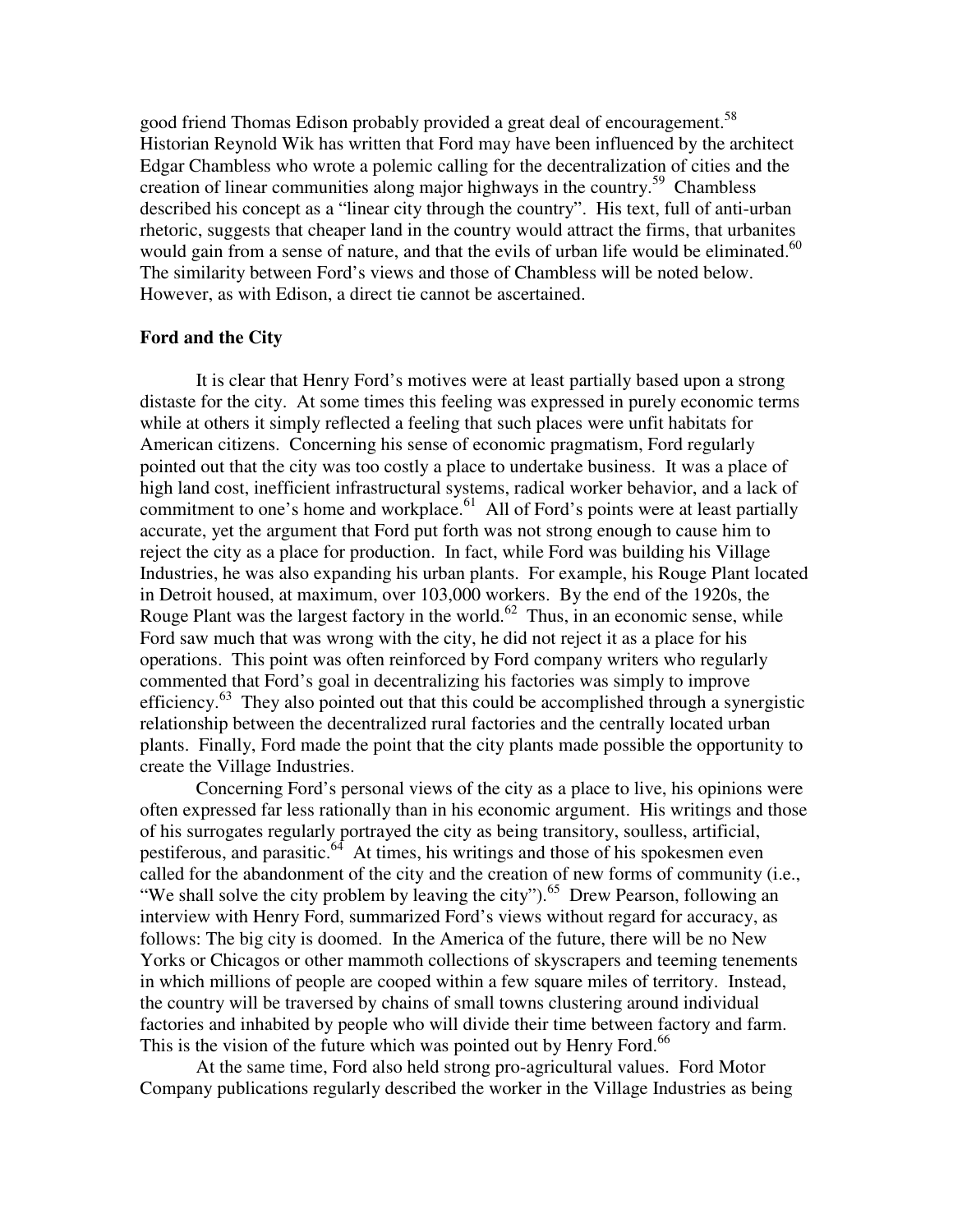"strong, committed, dedicated, and family-oriented". He (never she) was portrayed as being "one with the soil". Indeed, even patriotism and nationalism come into play: "With one foot in agriculture, America is safe".<sup>67</sup> Nevins and Hill quote Ford's personal view on agriculture as follows: "I am a farmer …. I want to see every acre of the earth's surface covered with little farms, with happy, contented people living on them". $^{68}$ *Literary Digest*, commenting upon Ford's desire to modernize the farm and decongest the city, wrote: "Henry Ford wants Cowless Milk and Crowdless Cities".<sup>69</sup> Ford's antiurbanism can be interpreted as simply expressing a long-held belief that the city was an un-American institution – a theme that has remained relatively constant among American intellectuals from the time of Hamilton and Jefferson through the Ecotopians of the  $1970s$ <sup>70</sup> His anti-urbanism was mainly expressed through diatribes written on the pages of the Dearborn Independent, a newspaper owned by the Ford Motor Company and with a weekly circulation of 250,000 readers. The Whites, in their book The Intellectual Versus the City, noted that the anti-urban writings of Ford and his surrogates had a distinctly Emersonian ring: "The city … lacks a soul; it is artificial; it is not a community; it should be abandoned for the country; it is absolutely dependent on the country; it is doomed to extinction  $\ldots$ <sup>71</sup>. It is also interesting to note that the Whites, upon concluding their thoughts about Ford, stated the following:

The fact that so many intellectual figures who occupy our national pantheon said more in opposition, to city life than they said in praise of it is responsible for the fact that today's city planner in America finds no powerful intellectual tradition of love for the city to which he can appeal.<sup>72</sup>

 Which of the above-noted ideological beliefs held primacy? Was Ford's ideology more from a personal sense of anti-urbanism, a love of country life, or economic pragmatism? On one hand, Ford argued that all of his decisions concerning the development of the Village Industries were based on the need to improve the production cycle. As spokesman Cameron noted: ". . . utilization concerns held primacy over humanitarian issues".<sup>73</sup> Yet production was regularly subordinated to such seasonal conditions as low water, farming operations, the size of local factories, and the availability of local labor. These four factors regularly interfered with the synergistic relationship between the Village Industries and the large plants. Indeed, as long as Ford maintained that these factors were important, the Village Industries could never become efficient, integrated centers of production. Similarly, one cannot state that anti-urbanism alone was the key motivating factor because Ford saw the need to maintain the city as a center of production. Indeed, the city, as previously mentioned, made the constellation of Village Industries possible.

 It appears that the most critical feature was his strong desire to promote rural, agrarian life in the context of a modern, technological society. The theme of rural life as being optimal is a constant in his writing. He also noted that rural life needed to be enhanced and his Village Industries, in one sense, could show how this enhancement could occur. Descriptions such as "family-oriented, loyal, back-to-nature, home owners, disciplined, hardworking and patriotic" were regularly applied to his village workers (and never to those working in the urban plants).

 In sum, his beliefs were more of a mosaic of loosely connected and sometimes contradictory ideas than a "cast in stone", dogmatic set of ideological principles.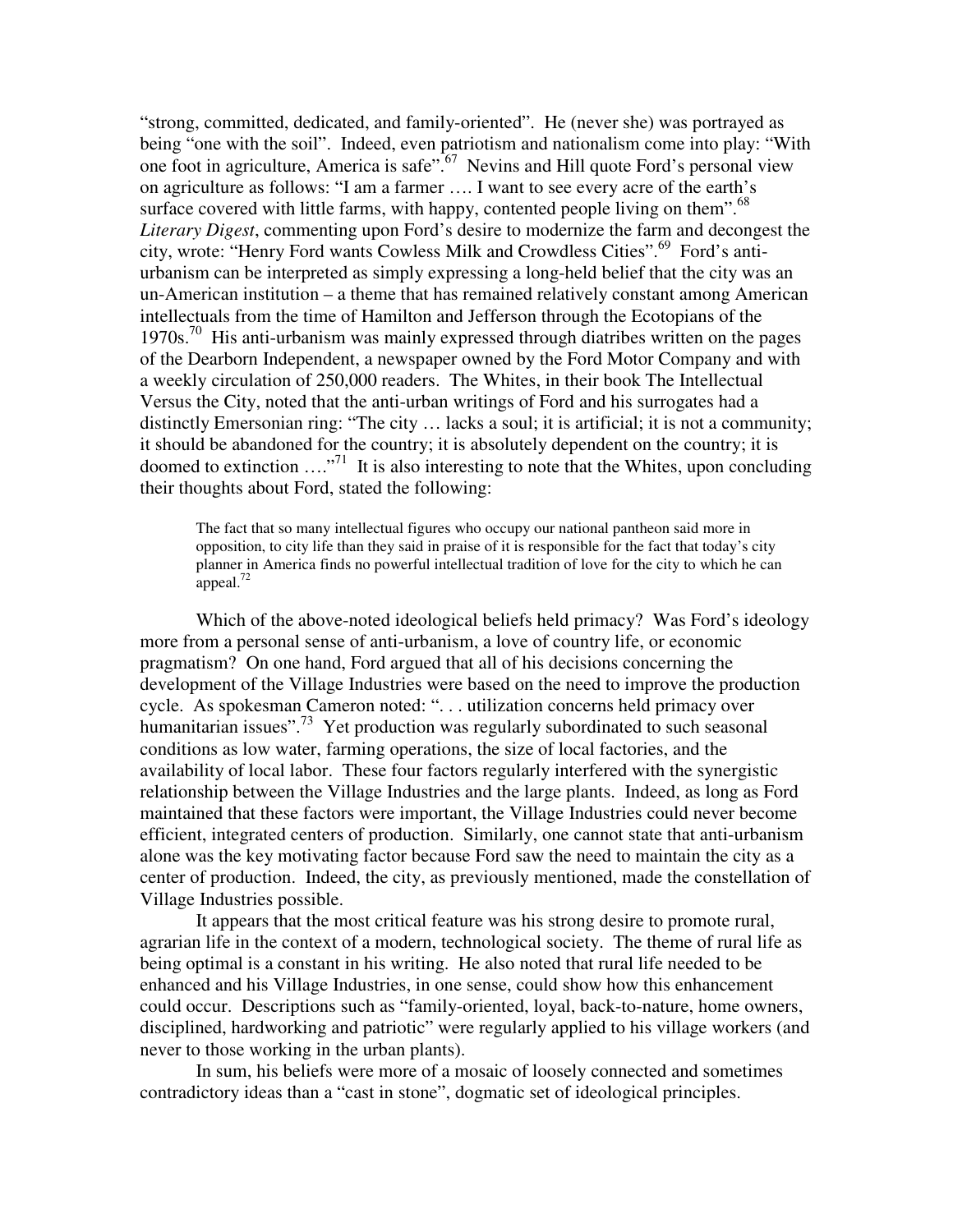#### **The Question of Territory**

 Henry Ford's program was very much concerned with the future of the small, rural, agrarian town. More specifically, the flow of jobs and people to the city, the lack of intellectual activity in rural areas, and the failure of rural areas to provide steady jobs for rural residents were issues of concern. He felt that by strengthening the small town, the entire region and the nation could benefit. For this reason he took several key actions.

 First, he endeavored to strengthen the symbolic meanings of the rural village. His factories were not meant to dramatically change the character of the communities in which they were located but to provide work alternatives, to maximize production opportunities for local residents, and to fit into the existing aesthetic character. One can best understand his quest to create a territorial relationship by examining the design of his structures. Not one of the revitalized mills or new structures was designed to dominate or announce change. Rather they represented commitment and dedication to the old values upon which the villages were originally founded.

 Next, Ford endeavored to interact positively with the local political leadership. While never with the direct intention of contributing to the commonwealth, Ford plants were often built in such a way as to provide recreational resources, schools, dams, electrical power, and water resources for the local populace. These were not always free to the villagers but they were always a bargain. Ford was attempting to show that his company was not merely located in the community but, rather, was indeed part of the community. It was accurately perceived by Ford that new values, new people, and new buildings would result in the transformation of the village. To prevent this, great care was taken to insure that the political structure remained as it was prior to the development of the Ford factory.

 Perhaps most important, his effort was part of an attempt to create economic spaces. Continued reliance on agriculture alone in these areas would result, he thought, in little more than increasing the flow of people from rural areas to the city and exacerbating existing cultural differences. By introducing new jobs, new technological challenges, and the opportunity for better education, Ford felt that these villages could culturally and economically reassert themselves. The key element in this regard was, again, to create a balanced community where economic choice would lead to increased technological understanding and where the tie between village and city would decrease the sense of rural isolation.

#### **Ford, Technology, and Escapism**

 Ford saw that the hope for rural areas rested in the residents gaining a sense of modernism and accepting the use of technology as a means to stimulate cultural, social, and economic fulfillment. At no time was he, like the German anti-urbanists of the same period, calling for a retreat from modern society to medieval values and community forms.<sup>74</sup> Instead, his ideas related to the need to accept technological change.<sup>75</sup> At times, Ford was portrayed as putting too much trust in technology and scientific determinism. Aldous Huxley, in his rejection of the tendency of contemporary society of the 1930s to rely on scientific determinism, uses Ford as his arch-villain.<sup>76</sup> Further, as architectural historian Peter Batchelor writes: "Who . . . could ask for a more potent symbol of man's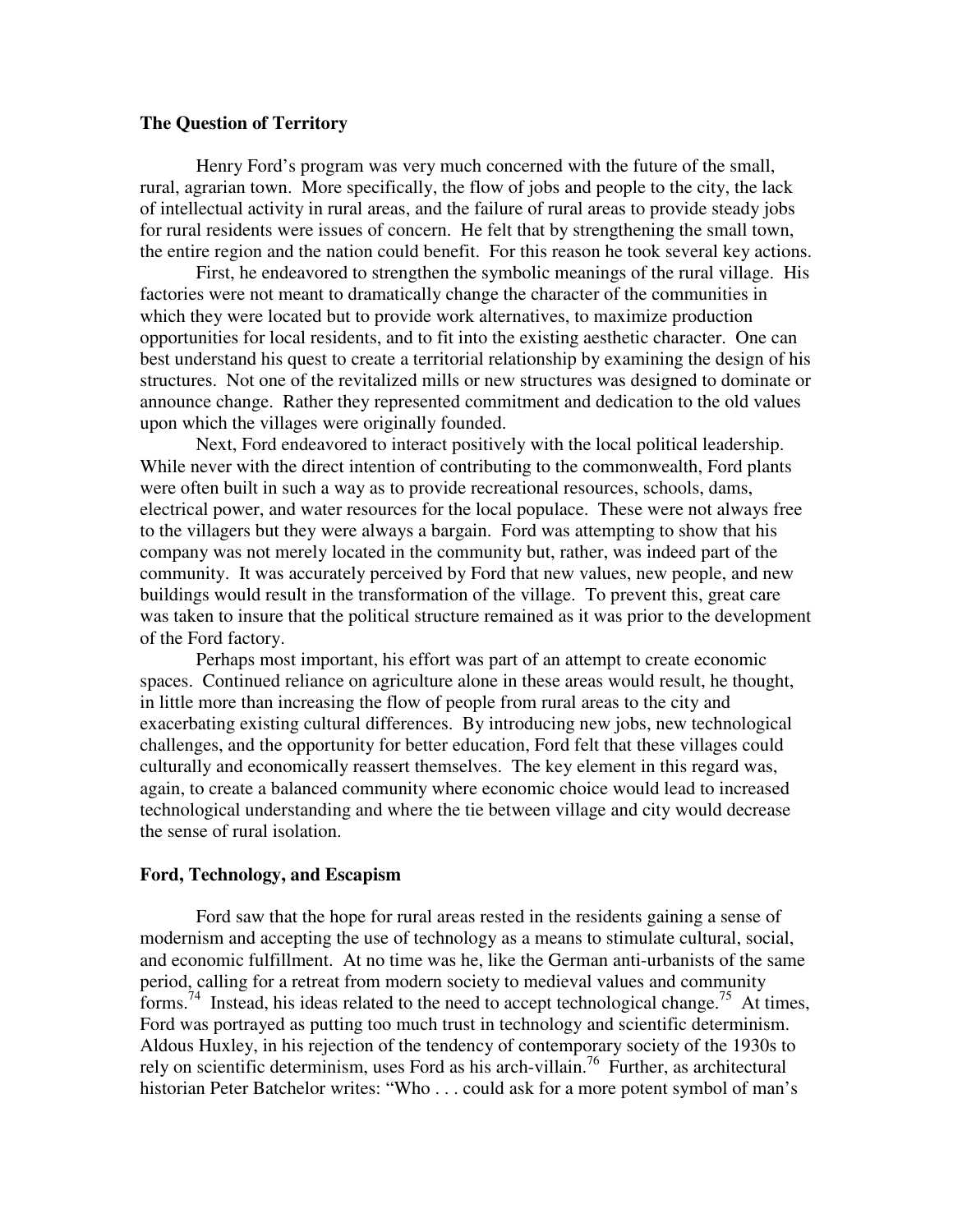supremacy over the inexorable forces of history and culture than Henry Ford and his legions of Model  $T's$ ".<sup>77</sup>

 Nor were Ford's ideas escapist. He did not see the need for the creation of communities that were self-sufficient and independent from the regions in which they were located.<sup>78</sup> The emphasis in his writings was that the city, suburbs, rural villages, and hinterland were all part of one system.<sup>79</sup> This system, to function efficiently and equitably, had to distribute wages, intellect, technique, and culture on a more even basis throughout the region. Ford's program, ideally, was designed to contribute to this end.

 His ideas were quite opposite those of the Garden City advocates, who were arguing for new communities that were separatist, self-sustaining, cooperative-oriented, and located on the urban fringe. There were three key differences. First, Ford rejected the idea that new communities were necessary.<sup>80</sup> New communities, he felt, lacked the soul, commitment to place, and sense of tradition that could be found in existing villages. In effect, the building of new communities would result in a "back to the land" philosophy in which urban values would be transferred to rural areas. There would be no strengthening of rural society as a result of this approach. Second, new communities would not be contributing directly to either the production system or the economic base located in existing communities. Instead, they would be adding new systems and competing for similar markets. Finally, Ford objected to the government manipulation that would have to occur in order to make these communities work. To make decentralization work, it had to be accepted by the people who were the recipients of the new factories – not a higher authority. In sum, he felt that the intrusion of new work opportunities, new technological advances, expanded intellectual challenges, and an increase in wages into existing communities would negate the need to start anew.

#### **Ford and Friends**

 Elements of Ford's ideological perspectives can be found in the pastoral thoughts of Longfellow, the anti-urbanism of Emerson, and the utopian perspective of Chambless. His belief that technology could lead to an improvement in society places Ford in agreement with the writings of the sociologists Cooley and Giddings, the philosopher Dewey, and the industrialist Carnegie. As well, his Village Industries were compared with the New Harmony, Brook Farm, and Oneida experiments.<sup>81</sup> Perhaps most uniquely, there was, in the case of the Tecumseh factory, even a flirtation with a literal interpretation of the Bible. $82$ 

 Yet Ford's ideas on decentralization and the need to maintain and enhance rural life most clearly match the communitarian thoughts of Peter Kropotkin, author of Fields, Factories and Workshops.<sup>83</sup> Kropotkin, a Russian-born anarchist, was concerned with the collapse of rural culture. To prevent this, he advocated the creation of regions in which loosely connected communes would be developed. These communes would have both agricultural and industrial work opportunities and would utilize modern technology to the fullest extent. Kropotkin emphasized the need to integrate agricultural and industrial labor, the need to prevent a dehumanizing labor environment by providing work alternatives, and the need to de-isolate rural areas from our cities through the use of technology, communication, and group intelligence.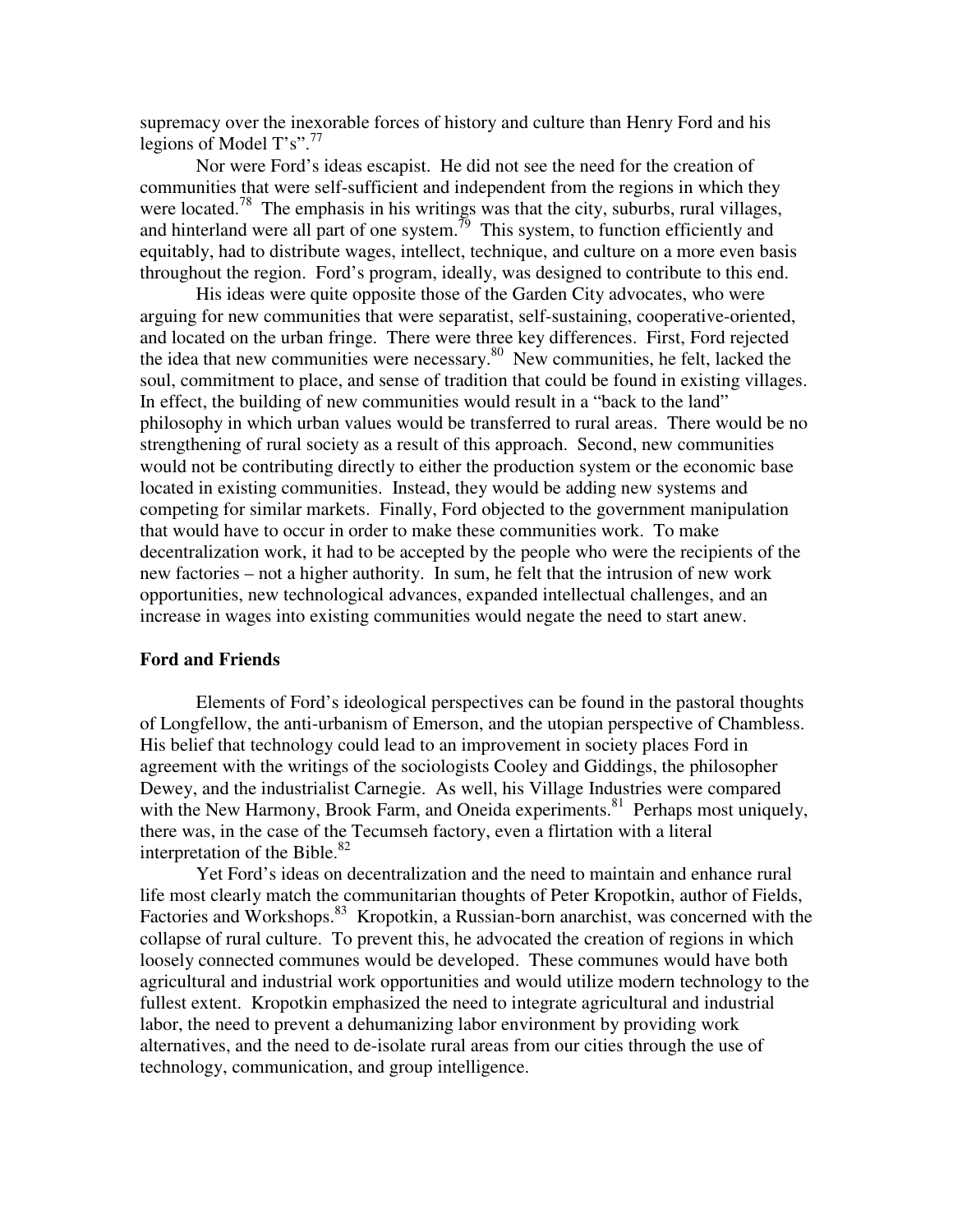While Ford and Kropotkin did not agree on the proper form of government or the economic basis of society, their ideas on village industries closely matched. Indeed, Lewis Mumford linked Kropotkin's thoughts and Ford's actions when he wrote: . . . although a great part of mechanical industry is burdened with overproductivity – which it recovers from by periodic shut-downs at the expense of the workers – it waited the suggestion of Peter Kropotkin, and the technical innovations of Henry Ford, actually to hold out the prospect of an environment in which industrial idleness might be bridged over by a certain sustaining minimum of agricultural labor.<sup>84</sup>

 Fortunately, Kropotkin's writings have influenced communitarian theorists including Geddes, Howard, and Mumford. Unfortunately, Ford's ideas have been largely forgotten or ignored.

#### **A Legacy?**

 The Village Industries idea did not have a direct sustained influence upon city or regional planning or upon the Ford Motor Company. In fact, beyond the writings of members of the Regional Planning Association of America (i.e., Mumford and Chase) and the Whites, the world of planning theorists and practitioners did not even take note of the Ford accomplishment.<sup>85</sup> The Ford Motor Company began closing the Village Industries shortly after Henry Ford stepped down from the presidency of the company in 1945. At that time, the company began to introduce strict cost accountability procedures and found that most of the factories were not operating in an optimal benefit/cost position. Five were still in operation in the mid-1950s, three in the mid-1960s, and only Northville remains today.<sup>86</sup>

 Yet the idea has theoretical importance to both historians and planning theorists primarily due to two facts. First, it was actually implemented. Examples of implemented, large scale, comprehensive efforts at decentralization during this period, in contrast to proposed attempts, are few. Examples of privately financed efforts are even fewer. Second, using the work place as a fulcrum to reduce the cultural, technological, and economic differences between field and factory represented a unique method for stimulating a stronger sense of regionalism.

 The concept has as much, if not more, relevance today than in the 1920s and 1930s. Urban and suburban sprawl continue and agricultural lands are being increasingly subjected to development pressures while Americans are more desirous than ever of living in small towns. Industry continues to decentralize to the sunbelt and the far West but, even then, rarely to the smaller towns. It is only the incubator industries that seem to locate in villages. This small, self-started, but underfinanced group of risk takers provide a large share of American jobs and yet are virtually unnoticed.<sup>87</sup>

 It is rare when one of the top multinationals or America's *Fortune* "five hundred" firms decides to build in rural areas. It is even more unusual when scaled down, integral production components are placed in small towns. What is most surprising is that, while Ford chose to develop hydropower and to build small scale plants in an age of energy abundance, so few firms, in an age of skyrocketing power costs, choose to ignore the use of this source for their power. Rural areas and small towns, with their desired quality of life and often cheap energy sources, can have much to offer American industry. Indeed, while Ford's experience hasn't taught us much to date, perhaps it will tomorrow.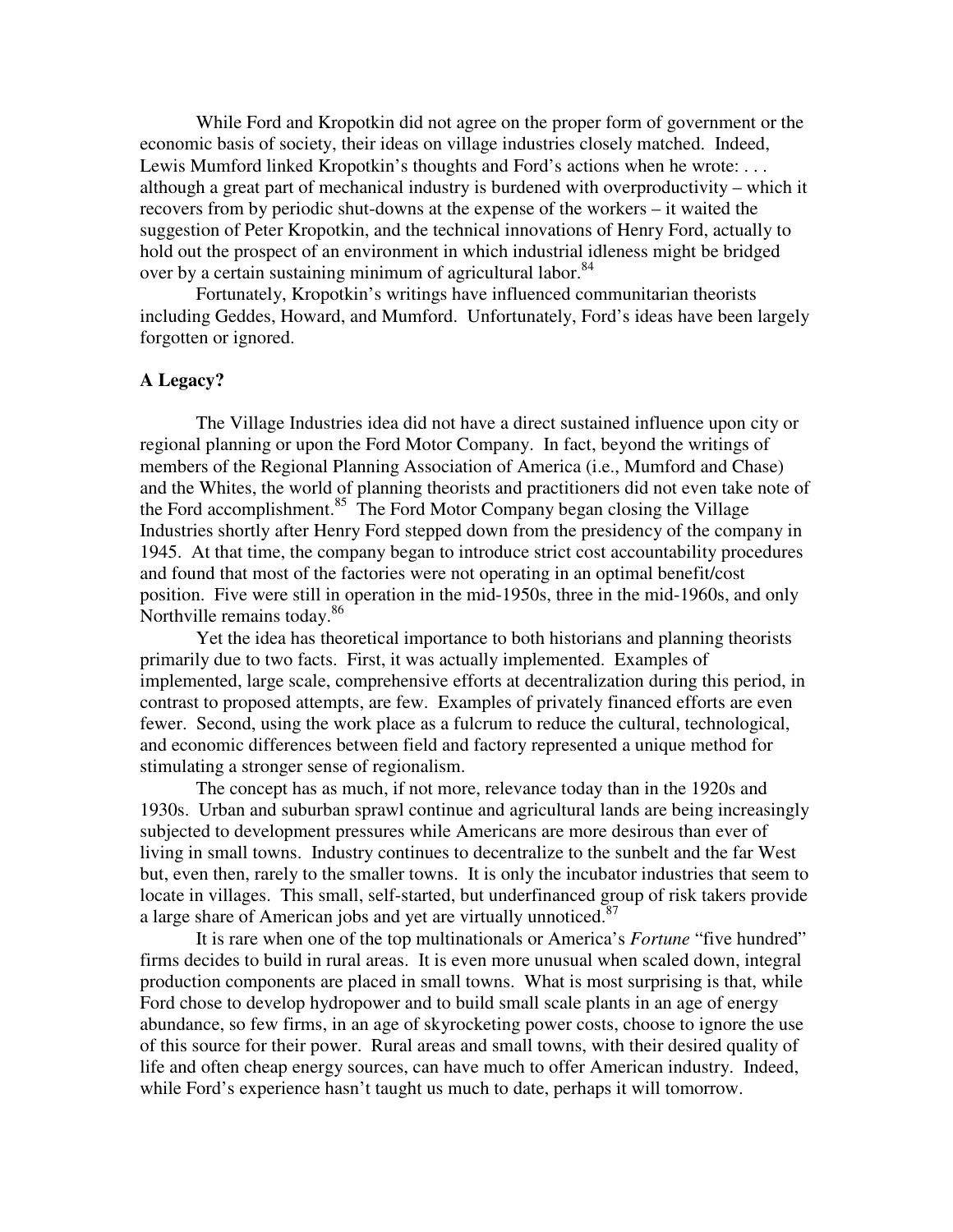#### **Author's note**

<u>.</u>

Research for this paper was partially funded by a grant from the National Endowment for the Arts (21- 4213-181). Special thanks must be given to Judith Mullin, Patricia Jablonski and Susan Lawrence for their research and editorial assistance. The comments of the three reviewers are also gratefully acknowledged.

7 For a list of the products see "Village Industries By Little Rivers," *Ford News* 16, 4 (April 1936): 70. <sup>8</sup> Paul Kellogg, "The Play of a Big Man", p. 17.

9 "Small Ford Plants on River Rouge Become Efficient Production Units", *Ford News* 5, 5 (May 1925): 3.

<sup>10</sup> Ford Motor Company, *Data on River Plants* (May 2, 1935), a Xerox copy found in the Ford Archives, Dearborn, Michigan.

<sup>11</sup> Cameron, "Decentralization of Industry", p. 485.

<sup>12</sup> Among these were the Nankin Mills, Dubuar Mill, Schuyler Mill, and Hayden Mill.

<sup>13</sup> Letter from David Lewis to John R. Mullin, August 10, 1981.

<sup>&</sup>lt;sup>1</sup> There was never an official list of Village Industries. Some authors and historians make reference to sites in Ohio, Minnesota, and New York. These sites, while exhibiting characteristics of Village Industries, were not as intimately associated with Henry Ford himself as those in Michigan and therefore have been left out of this article. Also, sites were developed after 1941. These are noted later in the paper. These sites represented the last group of Henry Ford's experiment and, in terms of innovation, added little to the experience. For this reason, they are underplayed in this article. For a summary of the total Ford decentralization program see the report entitled *One Foot in Industry and One Foot in the Soil* written by A. Hurford Crosman of the American Friends Service Committee and Mr. Gerry of the French Rural Reconstruction Agency following a five day visit to Ford plants in July 1945. It is in the Ford Archives, Dearborn, Michigan.

 $2$  Very little is known concerning what actually stimulated Henry Ford in developing the Village Industries idea in 1916. Nevins and Hill wrote that the Village Industries "embodied a dream that he had cherished before World War One". See Allen Nevins and Frank E. Hill, *Ford: Decline and Rebirth* (New York: Charles Scribner's Sons, 1962), p. 72. W.J. Cameron wrote that: "The idea originally came to Mr. Ford in his frequent drives through the country, as he passed the places where the early settlers established their mills run by water power. He has a very high respect for the ability of those settlers to pick the right spot." See W.J. Cameron, "Decentralization of Industry", a speech given at the semiannual meeting of the American Society of Mechanical Engineers, Detroit, May 17-21, 1937. Reprinted in *Mechanical Engineering* 59, 7 (July 1937): 483-487.

<sup>&</sup>lt;sup>3</sup> This concern was expressed in an interview to *New York Tribune* reporter Wilbur Forest five years after Ford began to implement his idea. See Wilbur Forest, "The Secret of an Interview with Henry Ford: Lucky Reporter Had Appearance of a Mechanic", *New York Tribune* (February 20, 1921), Part 8, p. 1.

<sup>&</sup>lt;sup>4</sup> The earliest analytical explanation of Ford's idea came in 1924. See Paul V. Kellogg, "The Play of a Big Man with a Little River", Survey Graphic 52, 1. (April 1, 1924): 14.

<sup>5</sup> Harold N. Denny, "Times Good, Not Bad, Says Ford; Sees the Dawn of a Bright Future", *New York Times* (February 1, 1933): 1-3. This article provides an excellent summary of Ford's perceptions of the role of the machine in the future.

<sup>&</sup>lt;sup>6</sup> There is an interesting story involving a decision by Clarence Avery, Director of the Village Industries Program in the early years, to provide back-up power generators for one of the plants when water supply was insufficient. Avery determined that a Lincoln engine was needed. Ford, upon hearing of Avery's directive, became highly agitated and ordered the generator part of the engine to be sent to Avery's house and left overnight. Nevins and Hill quote Ford's response as follows: "We built these plants to run on water power .... When I want any other kind of power in I'll let you know how to do it." See Nevins and Hill, *Ford: Decline and Rebirth*, p. 228.

<sup>&</sup>lt;sup>14</sup> Anne O'Hare McCormick, "Ford Seeks a New Balance for Industry", *New York Times Magazine* (May 1929): 4. Also see Anne Jardin, *The First Henry Ford: A Study in Personality and Business Leadership* (Cambridge: The MIT Press, 1970).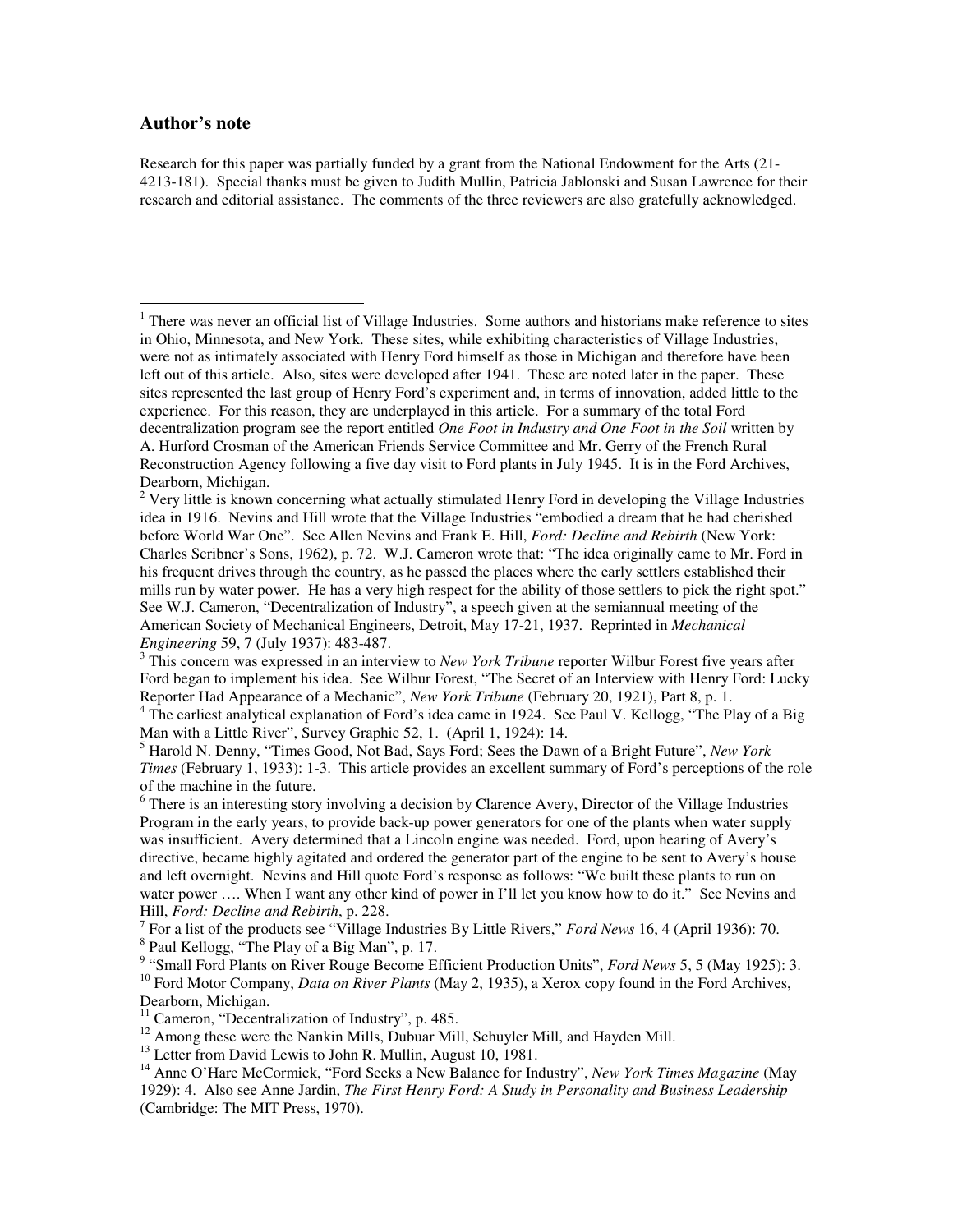<sup>15</sup> "Invites Ford to Walkill: Walden Woman Suggests that He View Water Power Chances", *New York Times* (February 12, 1922): 21.

<sup>16</sup> See "Little Plants in the Country", *Ford News* 16, 7 (July 1936): 127-128, 137; "Small Ford Plants on the River Rouge Become Efficient Production Units", *Ford News* 5, 5 (May 1925): 3; and Arthur Van Vlissingen, "The Big Idea Behind Those Small Plants of Ford's" *Factory Management and Maintenance* 96, 4: (April 1938): 46-50.

<sup>17</sup> "At Ypsilanti", *Ford News* 17, 4 (April 1937): 66-68, 76.

 $\overline{a}$ 

<sup>18</sup> See W.J. Cameron, "Decentralization of Industry", A speech given at the semiannual meeting of The American Society of Mechanical Engineers, Detroit, May 17-21, 1937. Reprinted in *Mechanical Engineering* 59, 7 (July 1937): 484. Also see W.J. Cameron's speech before the Seventh International Management Congress, New York, September 19, 1938, as summarized in the *New York Times* in an article entitled, "Ford Aide Tells Rural Plant Gains" (August 21, 1938), Section 3, p. 7.

<sup>19</sup> "Industry in the Country", *Ford News* 28, 4 (April 1938): 81-83.

<sup>20</sup> "Sharon Hollow", *Ford News* 19, 8 (August 1939): 185, 187.

<sup>21</sup> "A New Farm Market", *Ford News* 18, 9 (September 1938): 195-196; "Milford: Another Village Industry", *Ford News* 19, 9 (September 1939): 204, 213; and "Milan: Another Village Industry", *Ford News* 19, 3 (March 1939): 53-54, 69.

 $^{22}$  Milford Historical Society, "Milford Carburetor Factory", a typed report from the files of the Milford Historical Society sent by Marjorie J. Bournes to John R. Mullin (May 1, 1980), p. 1. Also see letter from Andrea Rumps, Milan Town Librarian, to John R. Mullin (April 17, 1980), p. 1.

<sup>23</sup> Ford Motor Company, *Data on River Plants*, p. 1.

<sup>24</sup> Wilbur Forest, "The Secret of an Interview with Henry Ford", p. 1.

<sup>25</sup> Burnham Finney, "Ford Decentralization", *American Machinest* 81 (April 21, 1937): 320.

<sup>26</sup> Nevins and Hill, *Ford: Decline and Rebirth*, p. 73.

<sup>27</sup> As quoted in David Lewis, *The Public Image of Henry Ford: An American Folk Hero* (Detroit: Wayne State University Press, 1976), p. 163.

<sup>28</sup> "Ford Plans a \$100,000,000 Power Project to Give Farmers Winter Work at City Wages." *New York Times* (April 27, 1923): 1.

<sup>29</sup> "Lets Ford Get Power Sites", *New York Times* (May 5, 1923): 2.

<sup>30</sup> "Brooklyn: Another Village Industry", *Ford News* 19, 12 (December 1939): 273, 275.

<sup>31</sup> "Ford Aide Tells of Rural Plants", *New York Times* (August 21, 1938), Section 7, p. 1.

<sup>32</sup> Ralph W. Cessna, "Down by the Old Mill Stream", *Christian Science Monitor* 32, 52 (December 30, 1939): 8.

 $33$  Cameron, "Decentralization of Industry", p. 486; Kellogg, "The Play of a Big Man", p. 17.

<sup>34</sup> Drew Pearson, "Henry Ford says Farmer Workmen will build Automobile of the Future", *Automative Industries* (August 28, 1924), a typed copy found in the Ford Archives, p. 7. Also see "Henry Ford Dooms Our Great Cities", *Literary Digest* 83, 7 (November 15, 1924): p. 13. Ford did build model communities for his lumber production needs; see James Korwin, "Developer's Plan to Resurrect 'Ghost Town'", *Detroit News* (August 26, 1979): 2B. Also see "Ford Plans Ideal Community in Georgia: Auto Plant Hands will Share in Farm Work", *New York Times* (February 24, 1937): 3.

<sup>35</sup> Vlissingen, "The Big Idea Behind Those Small Plants", p. 50.

<sup>36</sup> "Mr. Ford Doesn't Care", *Fortune Magazine* 8, 12 (December 1933): 65.

 $37$  Ford strongly advocated the decentralization of purchasing. By 1930, he reported that more than 2,300 suppliers served the Ford Motor Company. He also was quoted as saying: "There ought to be 50,000 plants making parts for Ford cars". See "Ford Explains Policy of Letting out Work", *New York Times* (March 24, 1930): 2. Also see Harold N. Denny, "Small Unit Plants Ford's Final Goal", *New York Times* (February 5, 1933): 1, 22.

 $38$  R.H. McCarroll, "Increasing the Uses of Agricultural Products in Industry", a speech delivered before the Farmer's National Grain Dealers Association of Illinois, as reprinted in *Ford News* 16, 4 (April 1936): 65- 66, 75.

<sup>39</sup> Nevins and Hill, *Ford: Decline and Rebirth*, p. 229.

<sup>40</sup> David Lewis*, The Public Image of Henry Ford: An American Folk Hero and His Company* (Detroit: Wayne State University Press 1976), p. 281.

<sup>41</sup> Drew Pearson, "Farmer-Workmen Will Build Automobile of the Future", *Automotive Industries* (August 28, 1924), a reprint found in the Ford Archives, Dearborn, Michigan, p. 7.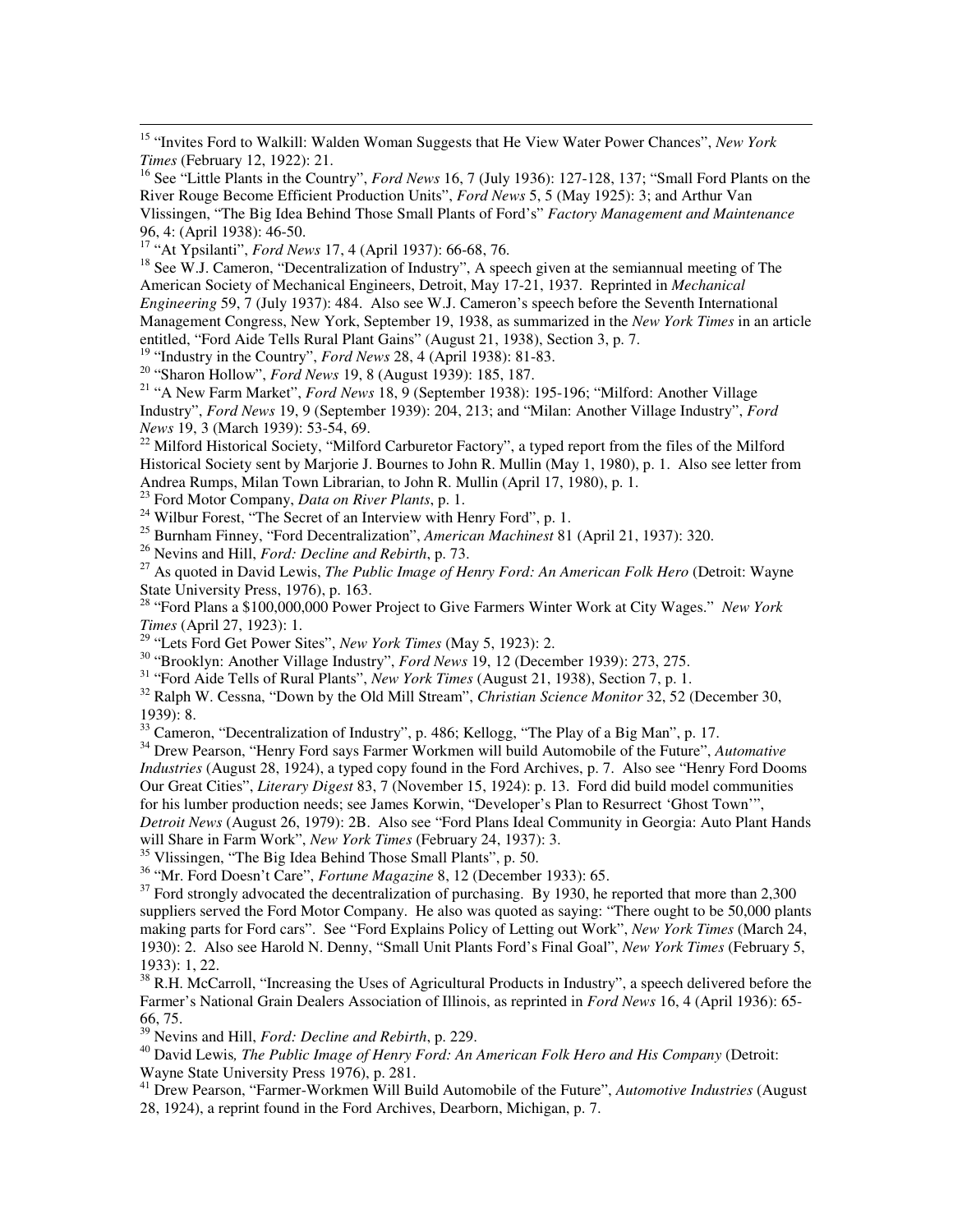$42$  His role in the Dynamic Kernals Project is described in "glorious detail" by one of the participants in the experiment in a religious publication written by Raymond J. Jeffreys, *God is My Landlord* (Tecumseh, Michigan: Dynamics Kernal Foundation, Ind., 1967). See Chapter 4: "Henry Ford Becomes Interested", pp. 15-21. Also see "Henry Ford Cuts Biblical Wheat", *Life* 17, 4 (July 24 1944): 30-31.

 $\overline{a}$ 

<sup>45</sup> Letter from David R. Crippen, Ford Archivist, to John R. Mullin (May 1, 1980), p. 1. Author's Note: The major source of data that is available on the factories themselves is the *Ford News*, a monthly publication of the Ford Motor Company during this period. It served primarily as a public relations document. It regularly described "happy, prosperous, and dedicated" Ford workers with no reference to, among other problems, unions, wage-cuts, worker strife, or hard times. Therefore, as a scholarly resource, it must be regarded with great skepticism. However, the articles often included basic data on the factories (i.e., twelve workers on two shifts). This type of data was used in this article and, as much as possible, cross-checked against other sources. Source material from the Ford Motor Company Archives of a nonpublic relations character was also used. Henry Ford had a strong positive relationship with the press throughout most of his life. Indeed, concerning the Village Industries, only the Kellog article (see note 4), of the 150 sources examined, comes close to being critical. In sum, given the overwhelmingly positive written response to Ford's idea, objectivity is an extremely difficult task!

<sup>46</sup> "Sharon Hollow", *Ford News* 19, 8 (August 1939): 187.

 $47$  Drew Pearson, "Henry Ford Says", pp.  $3-5$ .

<sup>48</sup> Data on power generation can be examined in a chart found in "Village Industries by Little Rivers", *Ford News* 16, 4 (April 1936): 70.

 $49$  For example, workers in the Plymouth, Waterford, and Northville plants averaged more than 250 days of work per year in 1934. This certainly doesn't show much release time. *Data on River Plants* (May 2, 1935), Dearborn: The Ford Archives. Also, there appeared to be a correlation between higher wages and the willingness to farm. Vlissinger noted, for example, that workers could not afford to farm when they were earning \$10.00 per day. See Arthur Van Vlissingen, "The Big Idea Behind Those Small Plants", p. 48.

<sup>50</sup> Nevins and Hill, *Ford: Decline and Rebirth*, p. 73.

<sup>51</sup> David Lewis, *Public Image*, p. 163.

<sup>52</sup> "Reich Would Cut City Populations", *New York Times* (January 7, 1934): 2E. Also see John Robert Mullin, "The Impact of National Socialist Policies Upon Local City Planning in Pre-war Germany", *Journal of the American Planning Association* 47, 1 (January 1981): 37.

<sup>53</sup> As quoted in Lewis, *Public Image*, p. 163.

<sup>54</sup> As quoted in Lewis, *Public Image*, p. 163.

<sup>55</sup> Rexford Gut Tugwell, "Henry Ford in this World", *The Saturday Review of Literature* 3, 2 (August 7, 1926): 19.

<sup>56</sup> For a description of one settler's perspective of the Jersey Homestead experience see "In Homage", *New Yorker* 38 (September 29, 1962): 31-33.

 $57$  For a comparative summary of the Ford and FSA experiences, see the Crosman-Gerry Report, Ford Archives, pp. 13-15. Many of the problems associated with the FSA settlement concepts are highlighted in David Myhra, "Rexford Guy Tugwell: Initiator of America's Greenbelt New Towns, 1935-1936", *Journal of the American Institute of Planners*, 40, 3 (May 1974): 176-188.

<sup>58</sup> Lewis, *Public Image*, p. 162.

<sup>59</sup> Reynold Millard Wik, "Henry Ford's Science and Technology for Rural America", *Technology and Culture* (Summer 1962): 247-258.

<sup>60</sup> Edgar Chambless, *Roadtown* (New York: Roadtown Press, 1910), pp. 38-39.

<sup>61</sup> Pearson, "Henry Ford Says", p. 1.

<sup>62</sup> Lewis, *Public Image*, p. 161. Also see Fay Leone Faurote, "How Ford Plans His Layout of Grounds, Buildings and Plant", *Factory and Industrial Management* (June 1928): 1196-1199.

<sup>63</sup> Cameron, "Decentralization", pp. 484-485.

<sup>64</sup> Morton and Lucia White, *The Intellectual Versus the City*. (New York: Mentor Books, 1964), p. 201. Also see Roger Burlingame, *Henry Ford: A Great Life in Brief* (New York: Knopf, 1955), pp. 11-13, 103- 106.

<sup>&</sup>lt;sup>3</sup> "Mr. Ford Doesn't Care", *Fortune Magazine* 8, 12 (December 1933): 65. Also see "Ford Promotes His Hobby to Unite Field and Factory", *Business Week* (September 1931): 23.

<sup>44</sup> "Mr. Ford Doesn't Care", *Fortune Magazine* p. 65.